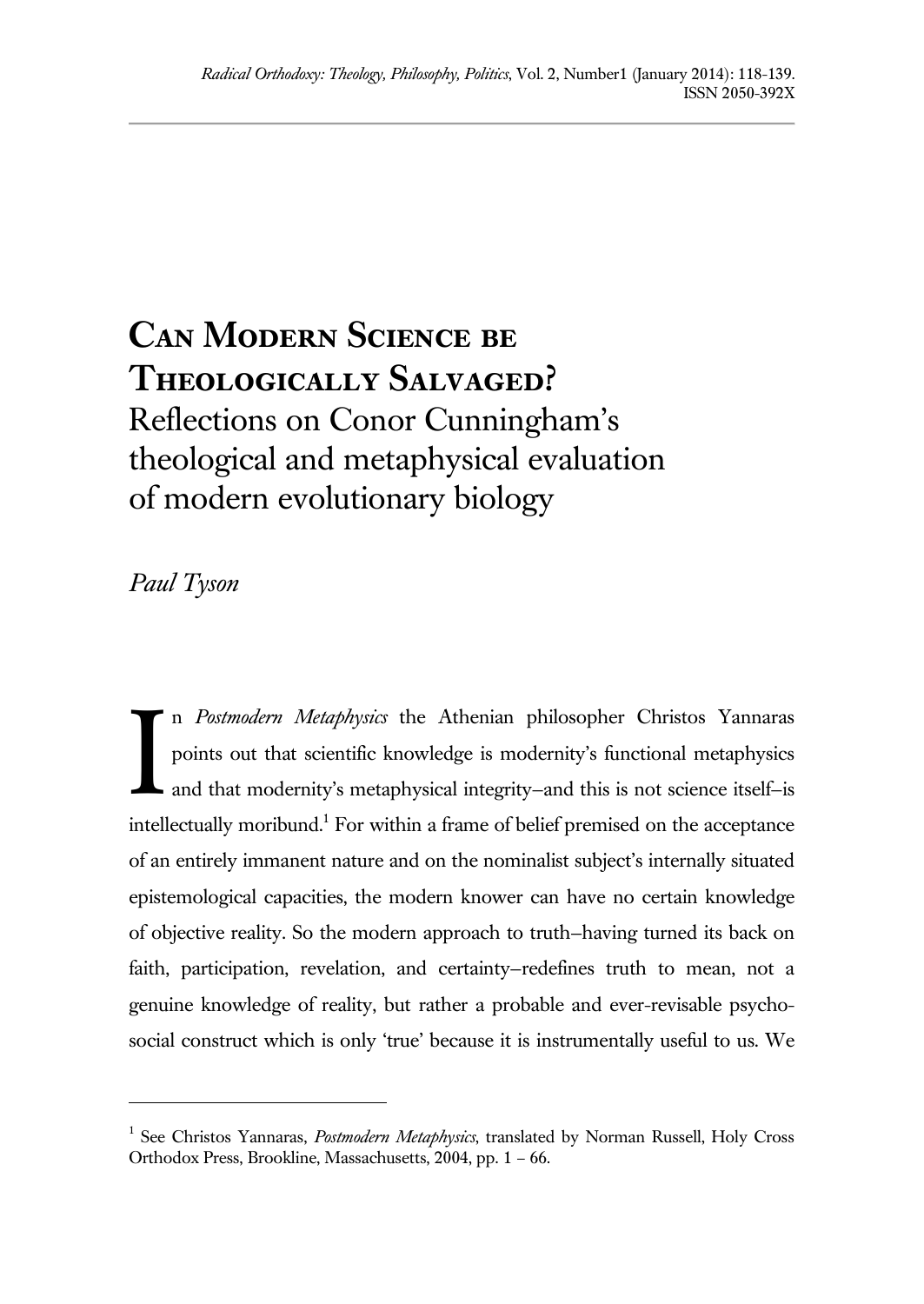have replaced reality with the legal fiction of empirical objectivity, and we have replaced truth with the instrumental criteria of pragmatic utility. Further, modernity has replaced meaning—a notion not amenable to the terms of empirical objectivity—with the syntax of language and with the epiphenomenal subjective belief-secretions of culture.

Thus modernity's theoretical premises hold that truth and meaning are functions of power, use, and fiction. What truth *really* is, is instrumental power. What meanings *really* are, are imagined fictions that have some psycho-biosocial use when overlaid upon the meaningless objectivity of the world, understood in probabilistic, empirical terms. Being more medieval than we like to admit, $2$  we still live by notions of truth that assume some real knowledge of reality and utilize notions of meaning and value that we hold to be 'more' than simply psycho-cultural, instrumental constructs. But such ways of speaking and living are out of step with what we modern people believe to be *really*—that is, scientifically—the case. But if modern scientific realism is *really* true then there can be no philosophical integrity in our generally accepted belief that science gives us a true and meaningful understanding of reality.

Leaving obvious self-defeating contradictions to one side, in broad sociological terms, meaning and truth have recognizable signatures for us modernists. 'Meaning' is merely subjective; it is culturally relative and it is *really* only political and psychological. Likewise, 'truth' is concerned only with the type of reductively instrumental and purely material keyhole view of 'reality' deemed to be 'objectively' scientific. So the fact that science 'works' and is broadly believed in is the only basis we have for saying anything is true. Thus pragmatic

<sup>2</sup> See Bruno Latour, *We Have Never Been Modern*, Harvard University Press, 1993, p 47: "…we have never really left the old ... matrix behind, and ... it could not have been otherwise." Latour is not advocating any anti-modern frame of belief here, but clearly the manner in which we actually live is necessarily in tensions with what Latour calls the critical constitution of modernity.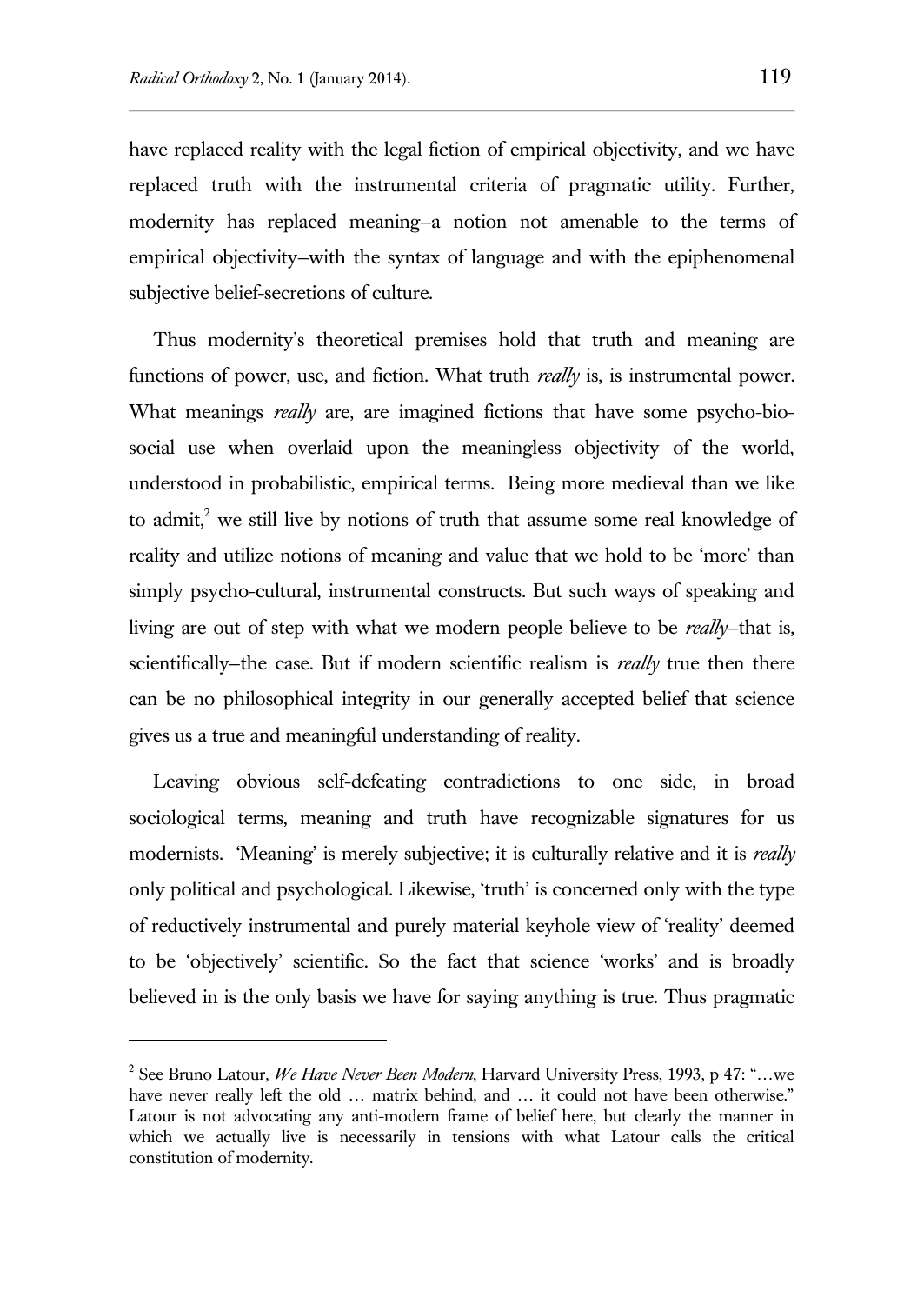'realism,' combined with shameless sophistic appeals to constructed values as situated within the naturalistic givenness of our psycho-biological desires, has now largely replaced any public discourse of real meaning and substantive goodness. This explains the apparently contradictory situation in which the irrealist marketing mantra of our scientific age, 'perception is reality,' has a largely unquestioned currency in our popular, political, and commercial environments.

Manipulative political agendas aside, to the broadly accepted belief norms of modernity all interpretations of meaning are judged in relation to an ostensibly neutral objectivity so that their truth validity (if they have any at all) is decided simply on the basis of how well they pass muster under a 'scientific' standard of 'truth.' However, the conceptual benchmark of this standard is far from philosophically objective. In fact, it is enormously philosophically loaded: all the terms of its materialistically reductionist methodology betray prior existential commitments and a set of assumed metaphysical, methodological, and epistemological assumptions. So whilst modernity as a philosophical and sociocultural enterprise has given up on knowing truth, it is science that is taken as our only really true vision of reality, as metaphysics—what Yannaras calls pseudoscience <sup>3</sup>-which stands in judgement over what modernity treats as true and false.

This generates an interesting dynamic. Within modernity's self-defeating assumptions about truth and meaning, pseudo-scientists can proclaim whatever negative assertions they like about non-scientifically framed understandings of truth and meaning, and the sociological life-form in which we live will largely uphold their pronouncements as valid. Modernity is fully committed, functionally and sociologically, to its distinctive categories of meaning and truth,

<sup>3</sup> Yannaras, *Postmodern Metaphysics*, p7.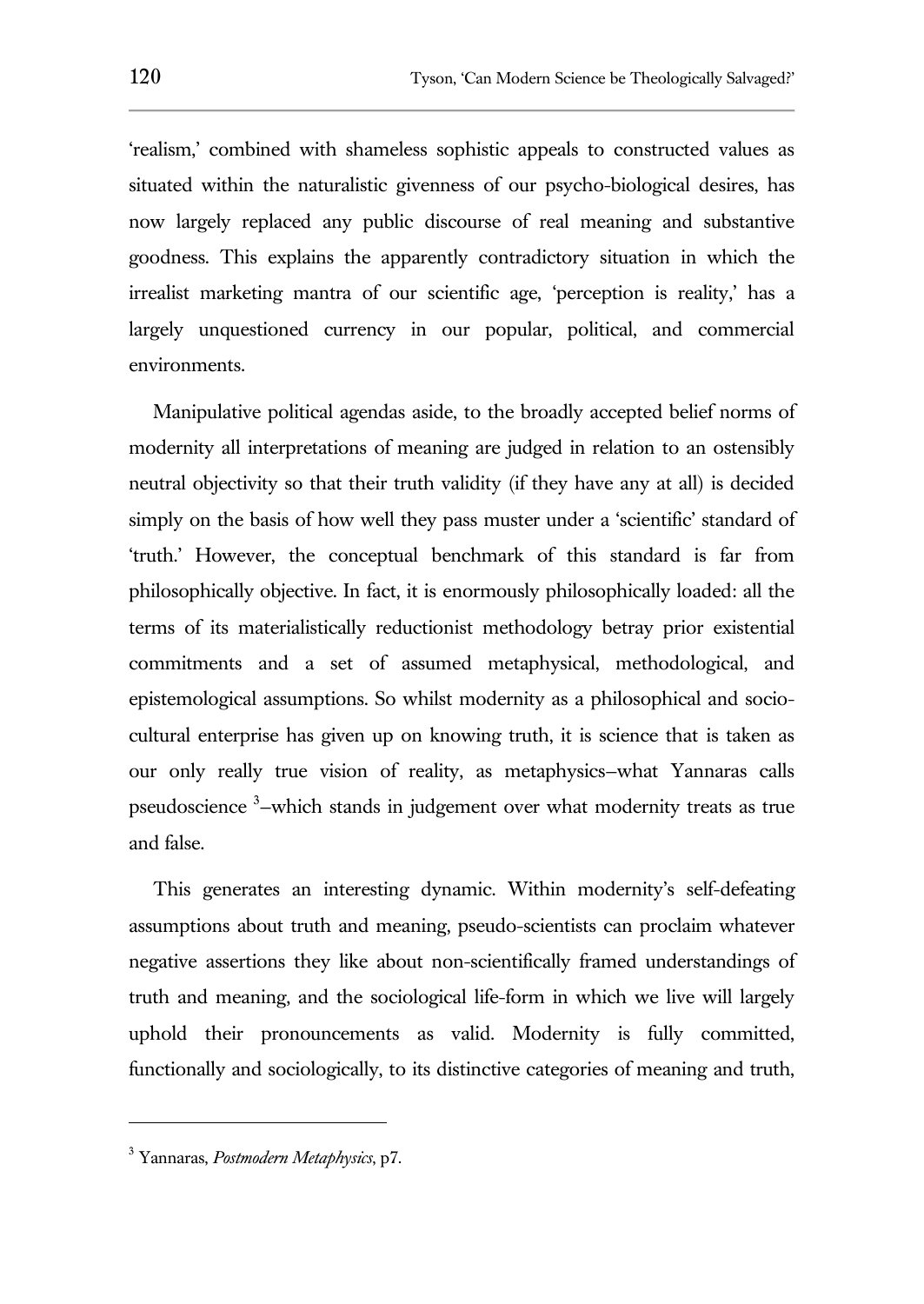even though philosophically it dispenses with meaning and truth. For it is simply the case that truth and meaning cannot be functionally dispensed with if we are to remain, in normal, daily life, recognizably human. So idols must be fashioned out of tangible and controllable materials to stand in for truth and meaning so that we have something graspable to orientate value, choice, identity, and meaning in our lives. This collective worship—as with all public cultus legitimates its way of life and upholds the continuity of its life-form over time. And it is the pseudo-scientists—those who speak in the name of science to tell us what the truth about reality is, what the real meaning of our lives is, and what our human values and cultural narratives really amount to—who are the priests of our secular, materialist public cultus.

Daniel Dennett's *Darwin's Dangerous Idea* <sup>4</sup> provides us with a wonderful example of what Yannaras calls pseudoscience. For Dennett takes what modernity cannot say about truth and meaning and uses these negatives to make assertions that he claims debunk any claims to truth and meaning other than those our pragmatic and materialistically eudemonistic cultural norms simply assume to be valid. And indeed, it is Dennett's harmony with our culture's dominant sociological 'reality' norms which gives his reasoning and knowledge its credibility. For it is a simple task to point out where Dennett philosophically cuts off the branch he is sitting on. By his own commitment to a reductively material universe, Logos is not 'out there,' and thus all meanings are radical constructs, so why should a reductively scientistic meaning be truer than any other meaning? There is nothing terribly hard about pointing out where his interpretation of the meaning of science is way outside the pale of what science actually shows us. If science only shows us the current state of scientific theory, provisionally interpreting the epistemologically problematic notion of objective facts, then that is no grounds to make any simply true assertion. And it is easy to

<sup>4</sup> Daniel Dennett, *Darwin's Dangerous idea*, Penguin, London, 1996.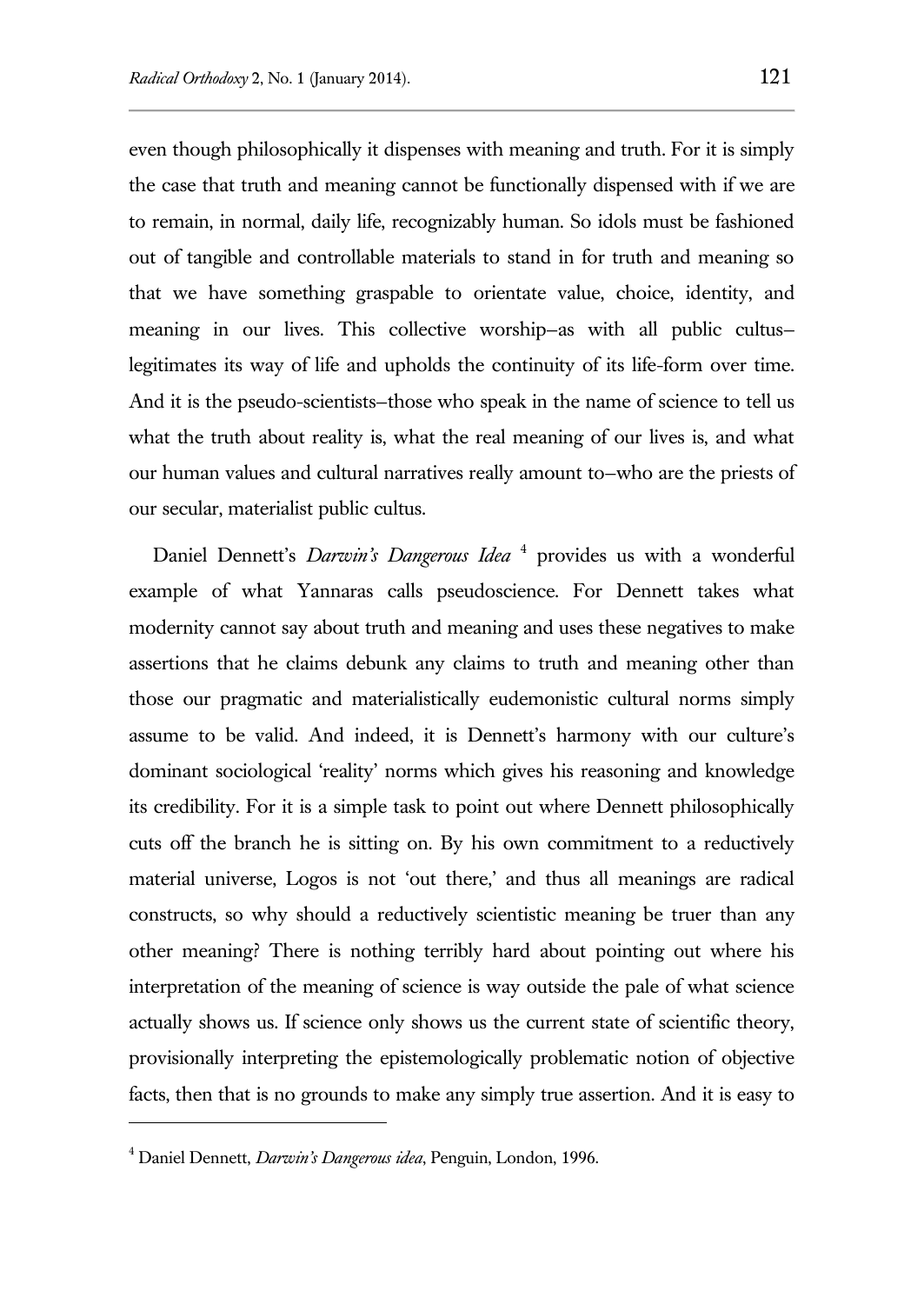point out the delusional silliness of his claims that science casts the mountains of religion, transcendence, intrinsic meaning, genuine value etc., into the sea of oblivion just because 'the existence of God' cannot be meaningfully contemplated within the reductive parameters of scientism. Say it however you like, but the assertion that there is no God is a first-order metaphysical assertion, not a second-order scientific assertion. Reducing reality to only having meaning within a reductively materialist metaphysical frame is a move that rests on an existential preference that entails the self-defeating implication that all existential preferences and metaphysical convictions must be equally meaningless. No, Dennett is not a serious philosopher. But what is difficult about trying to argue against a rhetorically able pseudo-scientist such as Dennett is that the habits and assumptions of our way of life agree with him; even though his stance is philosophically unjustified, it is existentially incoherent, philosophically self defeating, and beyond the warrant of what can be reasonably claimed by the current state of modern scientific knowledge.

It is a genuinely courageous theologian who will take on pseudoscience, given its status as both the creedal and the praxiological orthodoxy of modernity. Conor Cunningham has scientifically, philosophically, and theologically taken on pseudoscience, and he has done this by bringing Nietzsche's little hammer to materialist modernity's most holy golden calf, its worship of *natura pura* via the cultus of an anti-metaphysical and basely instrumental reading of Darwin's theory of evolution.<sup>5</sup> Cunningham's claim is that, contra Dennett, Darwin's idea is not dangerous to Christian faith, but is actually fully compatible with Christian piety, the coming of God into real flesh and blood, and the dignity and Godbreathed nature of all life.

<sup>5</sup> Conor Cunningham, *Darwin's Pious Idea*, Eerdmans, MI, 2010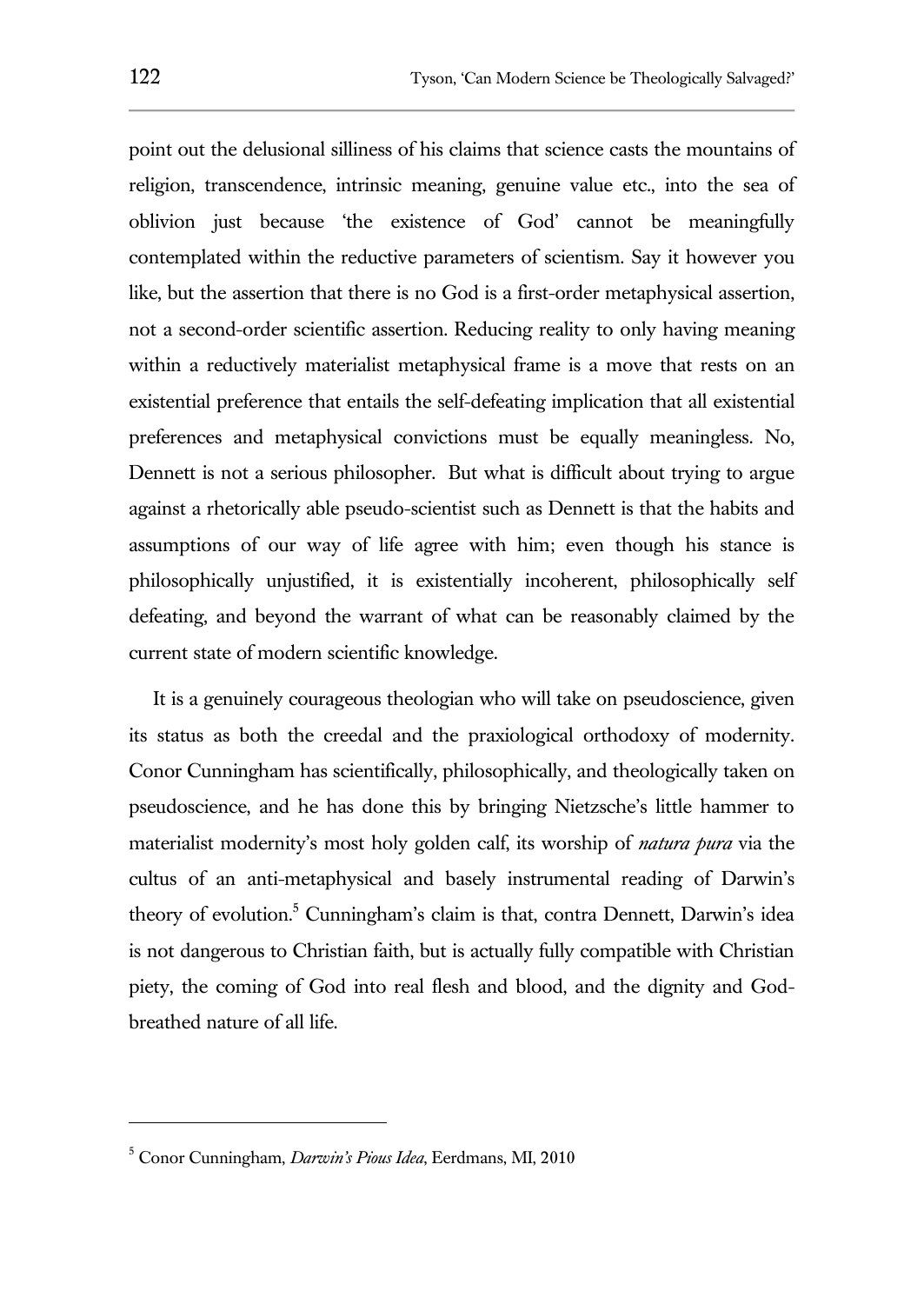Cunningham, having done a lot of homework in biochemistry and genetics, seems to me to do an able job of taking the rod of Darwinian theory out of the hands of pseudoscience, and then hitting pseudoscience over the head with the science it simply asserts as its exclusive weapon in the war of reason against religion. But as I do not have a scientific background, I will not focus on the scientific aspects of Cunningham's work. Of particular interest to this paper is the manner in which Cunningham points out science's inability to bear the metaphysical weight thrust upon it by pseudo-scientists like Dennett. For whilst pseudoscience certainly is powerfully corrosive of meaning and truth, what Dennett does not seem to realize is the extent to which pseudoscience corrodes the meaning and truth of modern science, and eats itself and all knowledge and meaning as well.

Indeed, as Dennett partially recognizes, a frightening philosophical disappearance is indeed happening to modernity.<sup>6</sup> We are being eaten, from the inside out, by the irrealist relativism and political pragmatism of the pseudoscientific truth assumptions of the late-modern way of life. On this point David C. Schindler's extraordinary attack on contemporary misology shows us that the challenges for reason and meaning that Plato sought to overcome in a rhetorically instrumental and morally relativistic context are just as alive for us today as they were in Athens over 2000 years ago.<sup>7</sup>

What is so chilling about films like *The Social Network* is that they probably are a reasonably fair reflection of the social logic of popular culture which is built on pseudoscience. This film—dramatically chronicling the birth of Facebook depicts a meaning and truth corroded life-form that simply assumes the validity of modern 'realism.' This life-form is in natural alliance with the merely

<sup>6</sup> Dennett, *Darwin's Dangerous Idea*, p 63.

<sup>7</sup> See David C. Schindler, *Plato's critique of Impure Reason*, Catholic University of America Press, Washington D.C., 2008, pp 1–84.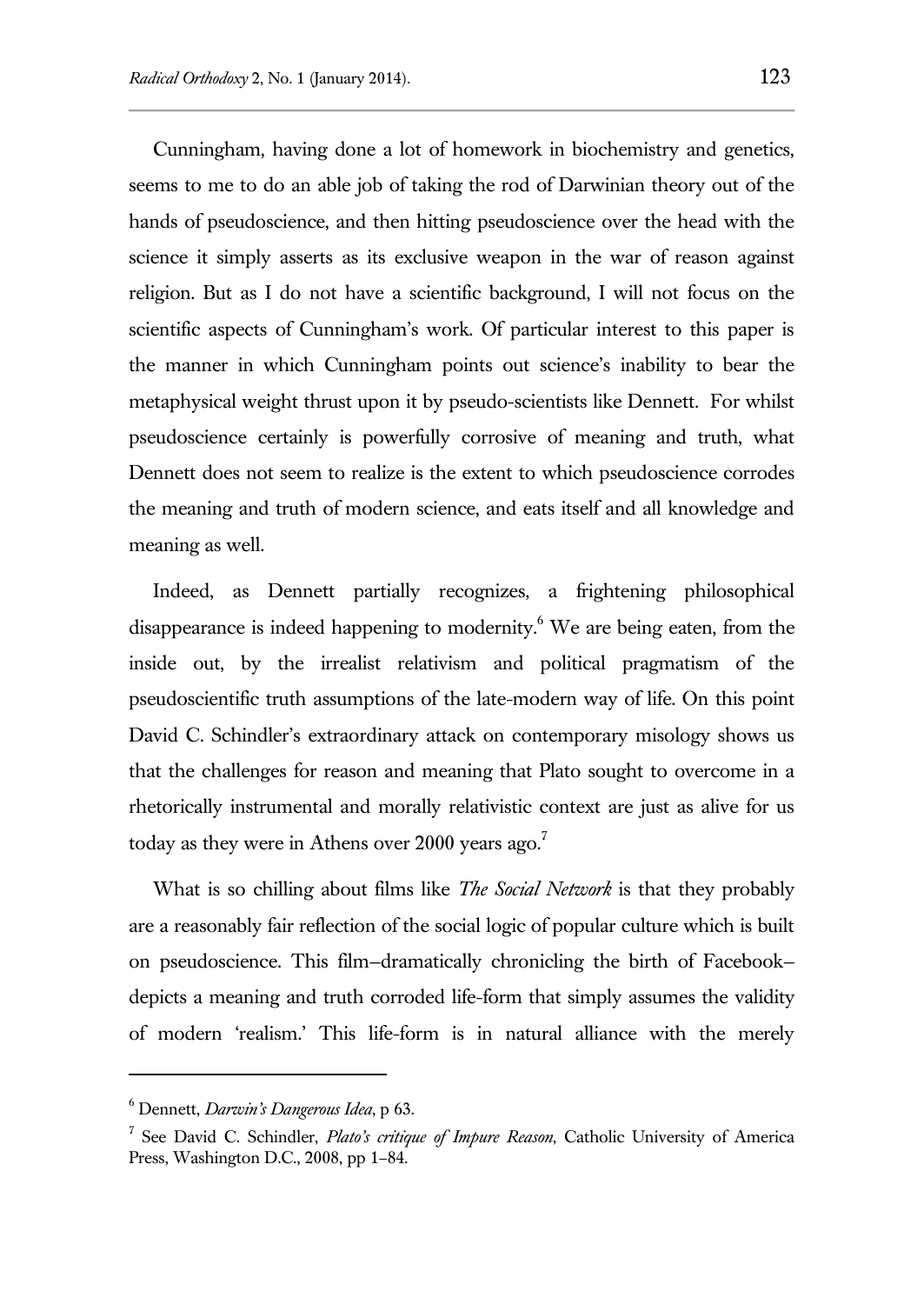instrumental logic of big money and a so called 'realist' outlook on political and legal power. What we get is a relentlessly driven and amoral lifestyle of frenetic and sordid activity obsessed with the manipulation of images and illusions in order to feed merely animal ambitions and satiations. This is despair. This is indeed a deep corrosion of the very notion of humanity as a form of life which allows for any 'high' expression of what it means to be human.

Acid is really there in our life-form. This is why Cunningham goes to one of the key sources of this corrosiveness and seeks to give us the neutralizing universal alkaline of deeply thought through, philosophically powerful theology. His strategy is to extricate Darwinian evolution from pseudoscience and to rehabilitate Darwin within a Christian theological framework that is orthodox, rather than liberal or fundamentalist. He returns to orthodox Christian theology as a living and viable first philosophy and finds that science, viewed from this vantage, need suffer no longer under the metaphysical burden modernity placed upon it. Theology frees science to be to be itself again—and to be so simply and joyfully.

Cunningham is very good on the relationship between science and metaphysics. For meaning and truth cannot be other than conceptually prior to perception, syntax and use. $8$  As prior, one must have faith in them rather than seek to prove them in derivative terms. This modern urge for the proof of what Aristotle calls "the primitives" is at the core of modernity's deep irrationality and

<sup>&</sup>lt;sup>8</sup> Syntax cannot account for meaning, though meaning requires syntax as its medium. Use cannot account for value, though values express themselves in goals that need practical means in order to achieve the good ends that values inspire. Truth and understanding cannot be derived from perception, though understanding is functionally dependent on perception. Thus whilst there is a two way process between the first order higher realities and their second order modes, mediums and functional pre-requisites, such that the lower does shape the higher and the higher is functionally dependent on the lower, there remains an irreducible distinction between the first order and the second order, as the first order cannot be derived from the second order.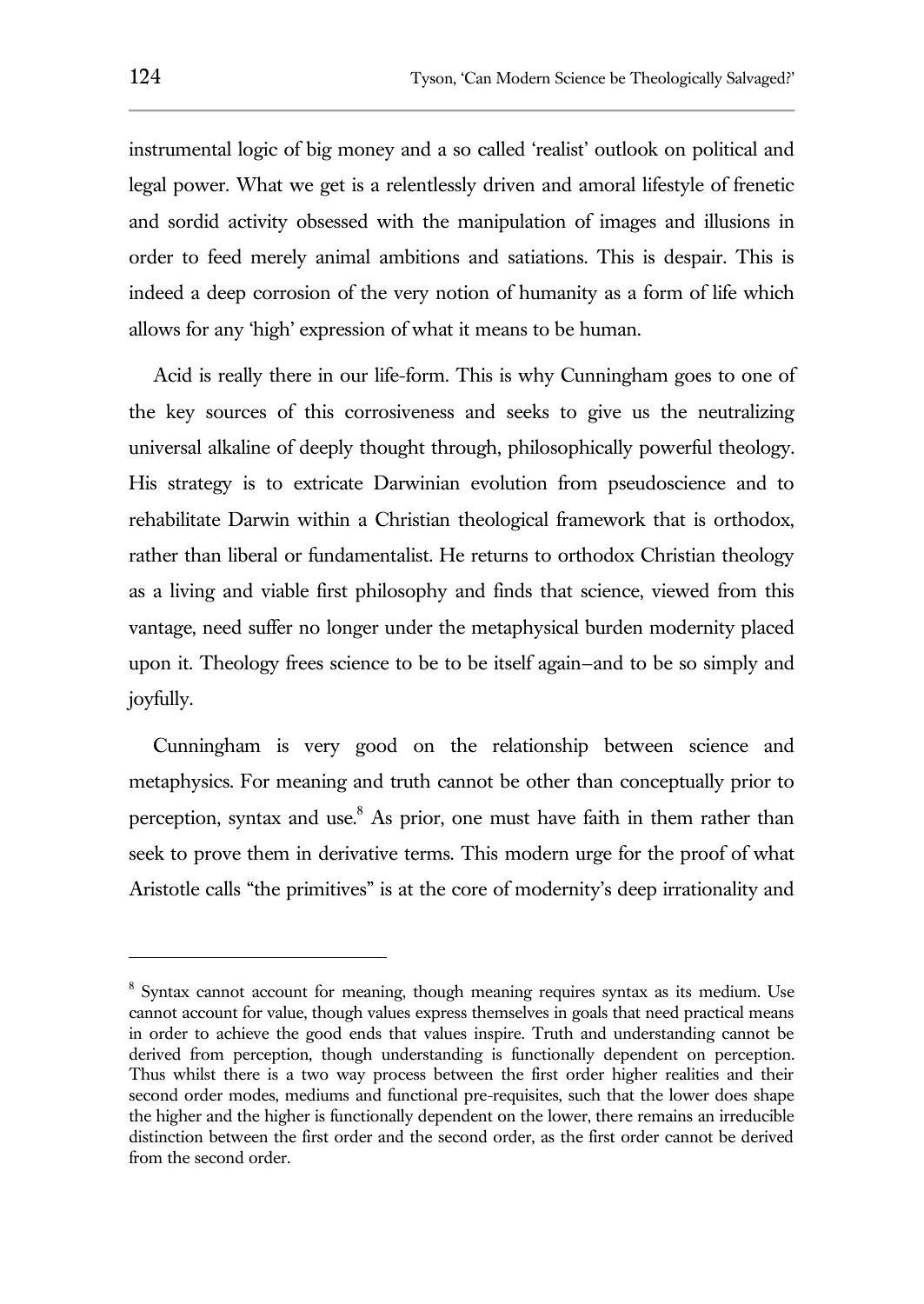l

intellectual futility.<sup>9</sup> This modern refusal to ground reason in a living and grateful faith in meaning and truth is at the core of its hubristic folly and its hopelessly disintegrative approach to knowledge. The modern attempt to establish meaning and truth by philosophically secondary proofs was never going to work, and we must face up to this and look at our options. Yet one option that is not worth taking seriously is the rejection of meaning and truth themselves. This fundamentally irrational move is not an alternative to modernity but is simply the logical continuation of the modern project.

But what would really happen if we were to try to return to grounding science in first philosophy, return to the priority of ethics grounded in transcendence over instrumental power, return to theology as the highest and unifying queen of the sciences? Would this be a regressive negation of modern science and culture? Would this impose doctrinaire limits on the pursuit of objective truth? Would this send us into an intellectual dark age? Or, to phrase this question from the opposite pole, can we keep modern science if we are to recover orthodox Christian theology as the first philosophy framework for Western culture?

Cunningham's rhetoric insists that we can have the knowledge of modern science largely as it is. That is, Cunningham's stance seems to uphold the idea that we can separate out the pseudoscience—as a false metaphysics—from the simply factual knowledge of modern science, and re-insert that knowledge into a theologically framed metaphysical vision, which will then give that knowledge its proper meaning. For if we accept that knowledge is always secondary to meaning and truth, this does not make knowledge the blind slave of unreasoned faith, but rather it frees us to understand that the interpretation of science and

<sup>9</sup> Aristotle, *Posterior Analytics*, book 1, part 3, lines 5-7: "Now some think that because one must understand the primitives there is no understanding at all; others that there are demonstrations of everything. Neither of these views is either true or necessary."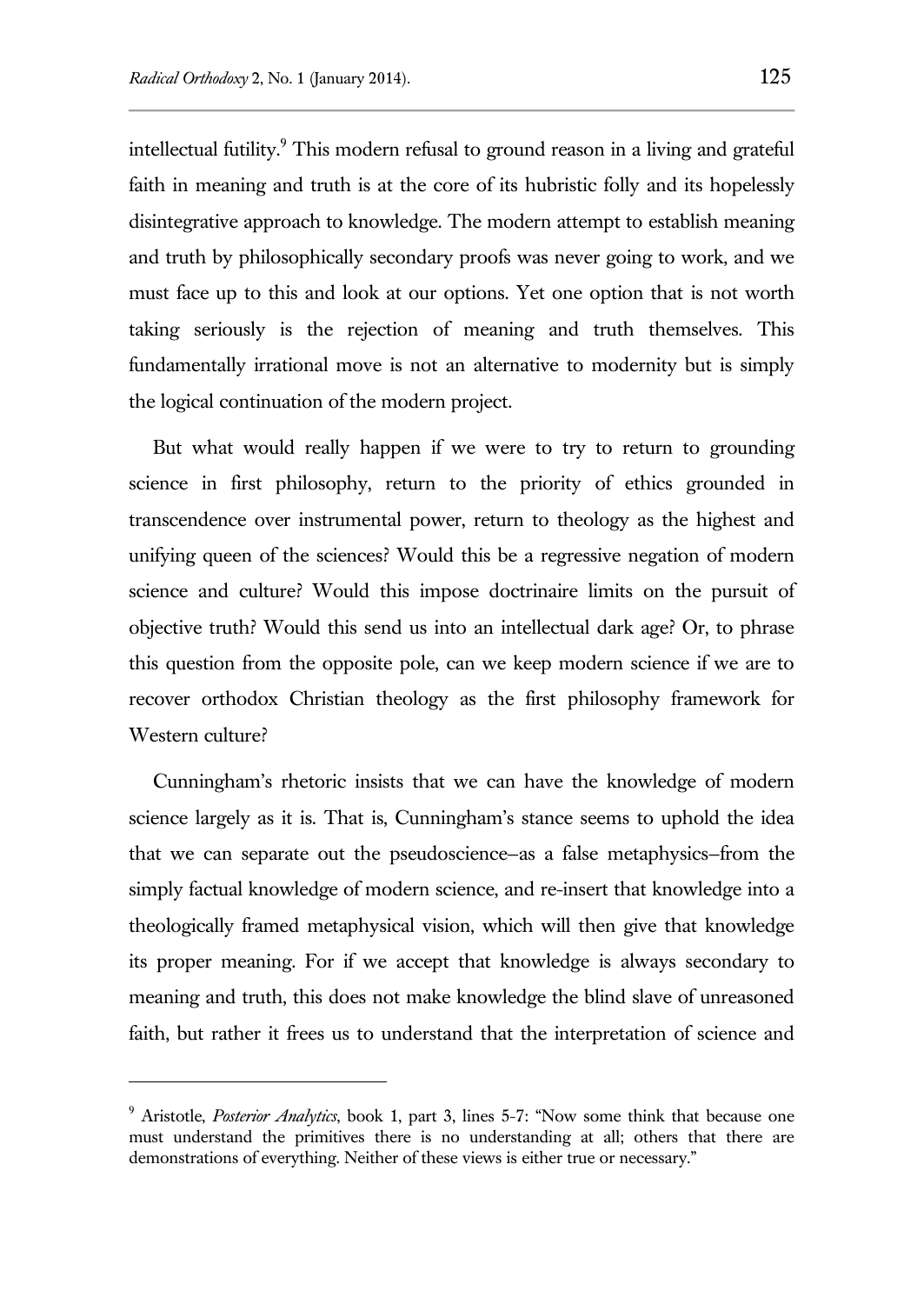the use of technology must always be grounded in frames of belief that are not themselves scientific. Along these lines Cunningham refuses to marry Christian theology to any scientific theory—Darwinian evolution included—but equally he wants science to be free to go where its warrant leads it in relation to carefully tested, perception-dependent knowledge and mathematically defensible rational theory. Cunningham believes that there will always be fruitful ground for engagement between good theology and good science, but science is by its nature provisional, whilst theology—though its doctrines are always unfolding—is grounded in truths that transcend the notion of perpetual revision and continuous progress. So the stability of theology and the freedom of science live together in a happy synthesis in Cunningham's vision. Thinking from within this frame, Cunningham does some powerful—yet always provisional—synthetic reasoning on Darwinian evolution and orthodox Christian doctrine.

Cunningham's patristic, Christological framing of the Genesis cosmogony is full of deep and rich theological insights, and does allow for the intersection of orthodox Christian belief with an account of natural history that does *not* entail an archaic fall from an Edenic state of sinless, non-predatory, and deathless originary harmony. Thus nature, as modern science sees her, can now be harmonized with sophisticated orthodox theology. Augustine and Maximus the Confessor bear witness to this long and sophisticated trajectory within patristic Christian theology, and Aquinas takes up the trajectory of the unity of the two books of revelation—nature and Scripture—re-framed in a more scripturally dogmatic age than was the case in the late classical world. So Cunningham's claim to continuity with the rich intellectual traditions of the church and of Western culture is unquestionably valid.<sup>10</sup> Even so, this Christian history also

<sup>&</sup>lt;sup>10</sup> Stephen Ames' beautifully argued chapter "Why would God use Evolution?" (in Jacques Arnould (ed.), *Darwin and Evolution: Interfaith Perspectives*, ATF Press, Adelaide, 2010, pp 105 – 128) is another example of how a scientific appreciation of evolution (Rev Canon Dr Ames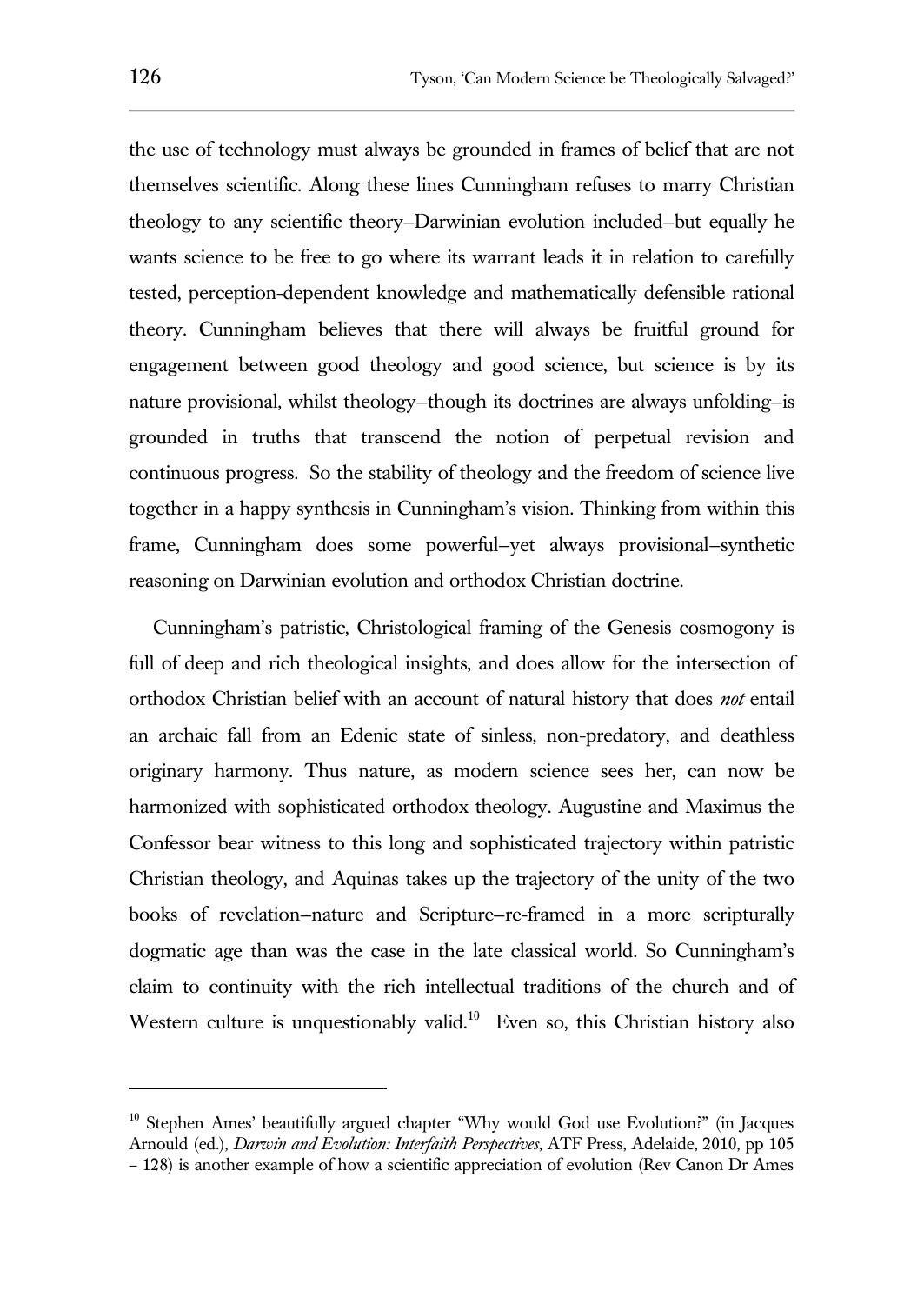contains a metaphysical and existential prioritization of theology over science that modern science does not accept. And as powerfully as Cunningham argues that such an arrangement is still necessary and possible, modern science is now so disengaged from that tradition, and so culturally and sociologically powerful compared with the Christian intellectual tradition, that I fear any Christian advocacy of a cosmological and epistemic harmony between science and theology can only end with theology's subjugation to terms its claims for metaphysical and existential priority over *scientia* cannot accept.

As impressed with Cunningham's work as I am, there are two very difficult problems I see for the synoptic overlaying of the visions of modern Darwinian science and orthodox Christian theology which Cunningham has fashioned. Firstly, there is the problem that modernity will in no manner accept the prioritization of theology over science. Secondly, I am concerned that by detemporalizing the biblical narrative structure and situating orthodox Christian belief within the framework of modern 'natural history,' Cunningham appears to be attempting to fuse cosmological horizons that entail enormous imaginative dissonance.

We could well read Cunningham's text as signalling a new type of harmony between carefully de-metaphysicalized natural science and sophisticated Christological theology in a way that bears some resemblance to Stephen Jay Gould's notions of non-overlapping magisteria, but with a crucial inversion.<sup>11</sup>

To Gould, science and religion are two completely different orders of human endeavour. Science is about facts and truth, and it has a method premised on empirical testing and continuous theoretical revision in the light of empirical

has PhDs in both Physics and Theology) can find deep synergies with the high traditions of Western theology.

<sup>&</sup>lt;sup>11</sup> Stephen Jay Gould, "Nonoverlapping Magisteria", Natural History 106 (March 1997): 16-22.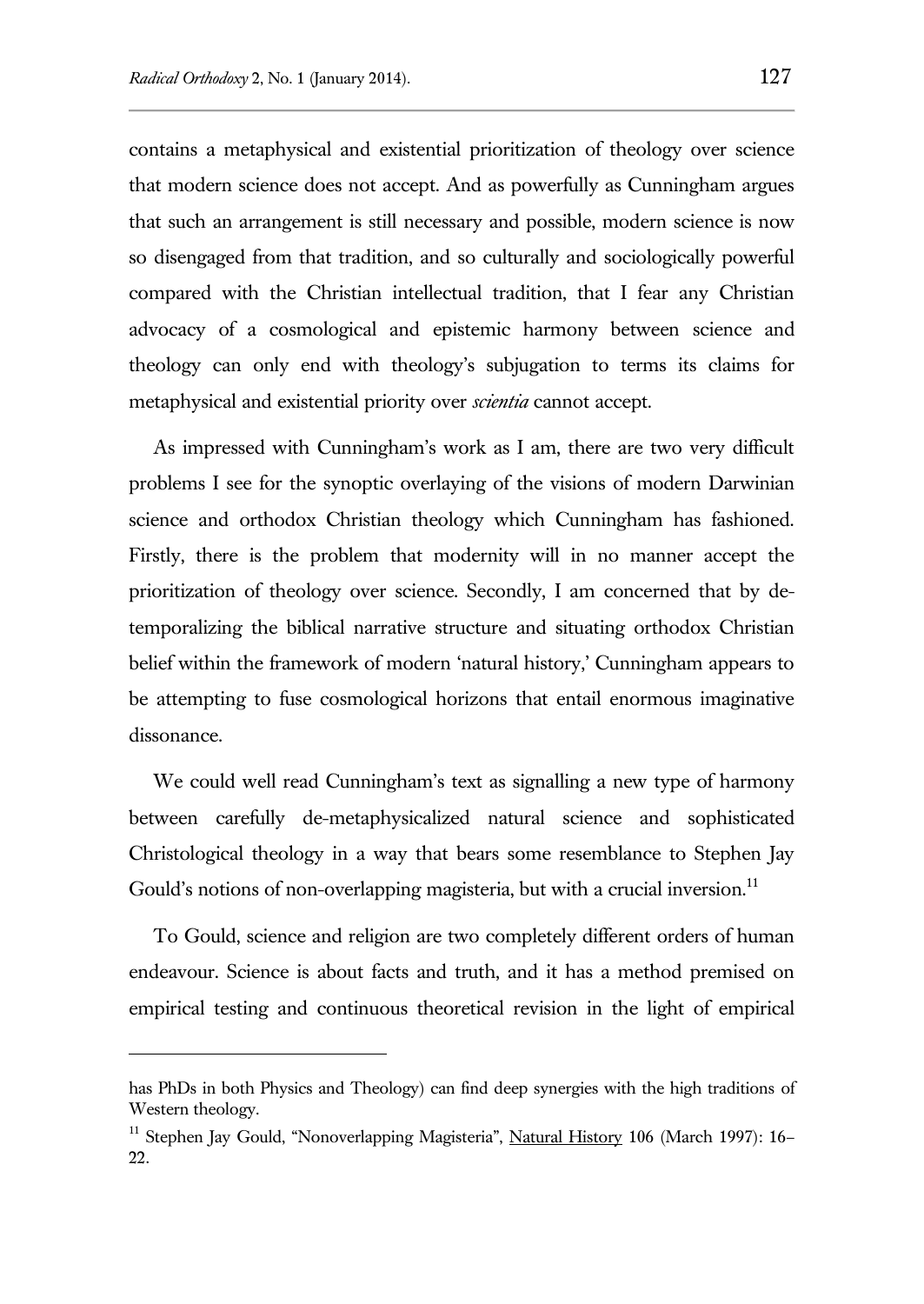knowledge. Values and meanings derived from religious belief, however, are—like all values and meanings—cultural constructs; whilst they are very important for what it means to be human, they are not matters of verifiable truth (i.e., they are not, in scientific terms, true). For Gould, what is true *is* scientific, so what is religious and moral can only be true to the extent that it does not conflict with what is scientifically true. In practise, this means that any non-naturalistically framed belief, practise, or experience is not true, and not, in its own terms, real even if it is meaningful and important to those who choose to believe in notions like intrinsic value, cosmic meaning, revelation, and miracles, and even if such human beliefs and cultural practises of life are somehow of deep significance for our humanity. In relation to truth, and thus to reality and metaphysical belief, there is a clear priority of science over all other conceptions of truth. Gould is a sophisticated and apparently conciliatory advocate of the metaphysical selfsufficiency and primacy of science over religion in all matters of truth, just as much as Dennett is a crude and pugilistic advocate of the metaphysical selfsufficiency and primacy of scientific truth over the delusions of religious belief.

If we are to talk of non-overlapping magisteria in the terms that Cunningham might offer, then the metaphysical priority of truth must shift from science to theology. Here, only those things that are of primary meaning and which concern realities that transcend the 'merely' immanent can be true (which is not to say that any belief concerning religion and transcendence cannot be false) and all things that concern the natural sciences are provisional and useful bodies of knowledge, constructed in their own epistemic terms, but always of relative value to those things which alone could contact genuine reality—the categories of analogically understood transcendence and real value. For where first philosophy comes before science, then the important questions of truth and value must not be determined by science, but rather the use and meaning of science must be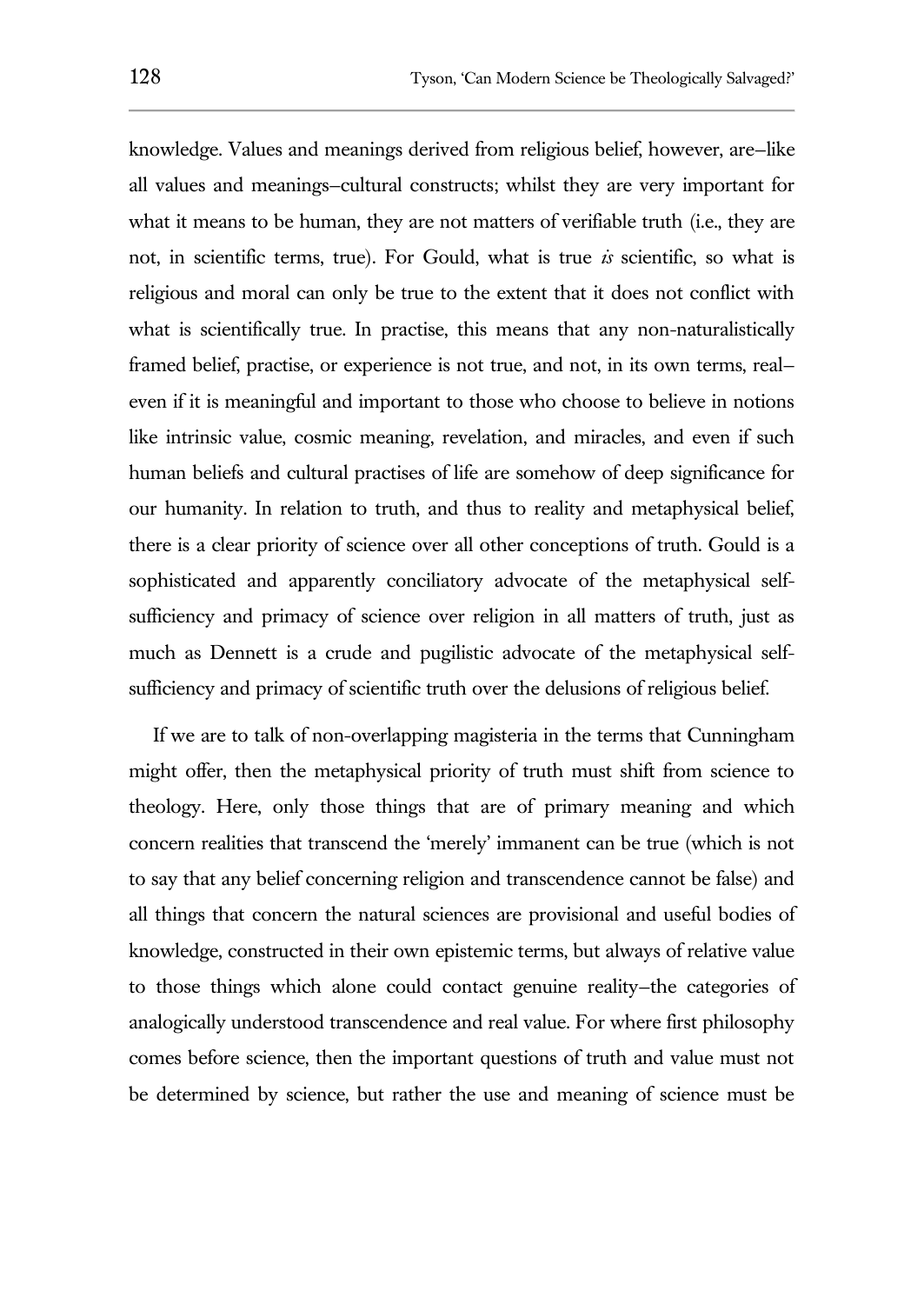determined by theology—that is, by a divinely revealed, analogically framed apprehension of real reality.

Put like this, it becomes inescapably clear that we would not be talking about 'science' as understood within modernity if we were to reframe Gould's conception of the relationship between science and theology in the terms that Cunningham implies. For what modernity finds so useful about prioritizing science over theology in matters of truth is that this supposedly belief-neutral criteria grants a more or less universal, testable, rational, and objective acceptance of what counts as public truth. Formed by this approach to truth, modernity is now unable to use theology as a culturally unifying frame of acceptable public belief. It is entirely conceptually valid to claim that theology, or some genuinely metaphysical frame of belief, needs to be our first philosophy (rather than science), but our culture's commitment to liberalism in relation to religious beliefs—the privatisation of religious belief itself—means that practically, it is only meaningless and merely instrumental 'facts' that we now *can* collectively believe in as publically true.

The end result of this is that if we were to seriously attempt to recover orthodox Christian theology as first philosophy, the deeply culturally ingrained ideology of modern liberalism—in our attitudes to religious beliefs, practises, 'personal' moral values, and 'private' metaphysical, existential, and cosmological commitments—would simply reject this stance. Science is never just science to us moderns, but it is the integral public discourse of modern liberalism. Modern liberalism says that science is one thing—just about value neutral facts—and each person, be they religious or not, interprets the meaning of their own subjective experiences and decides what values they will embrace entirely on the grounds of their own freedom of conscience. But Cunningham's commitment to the prioritization of first philosophy over science—the stance that knowledge must always be made meaningful by its relation to prior metaphysical commitments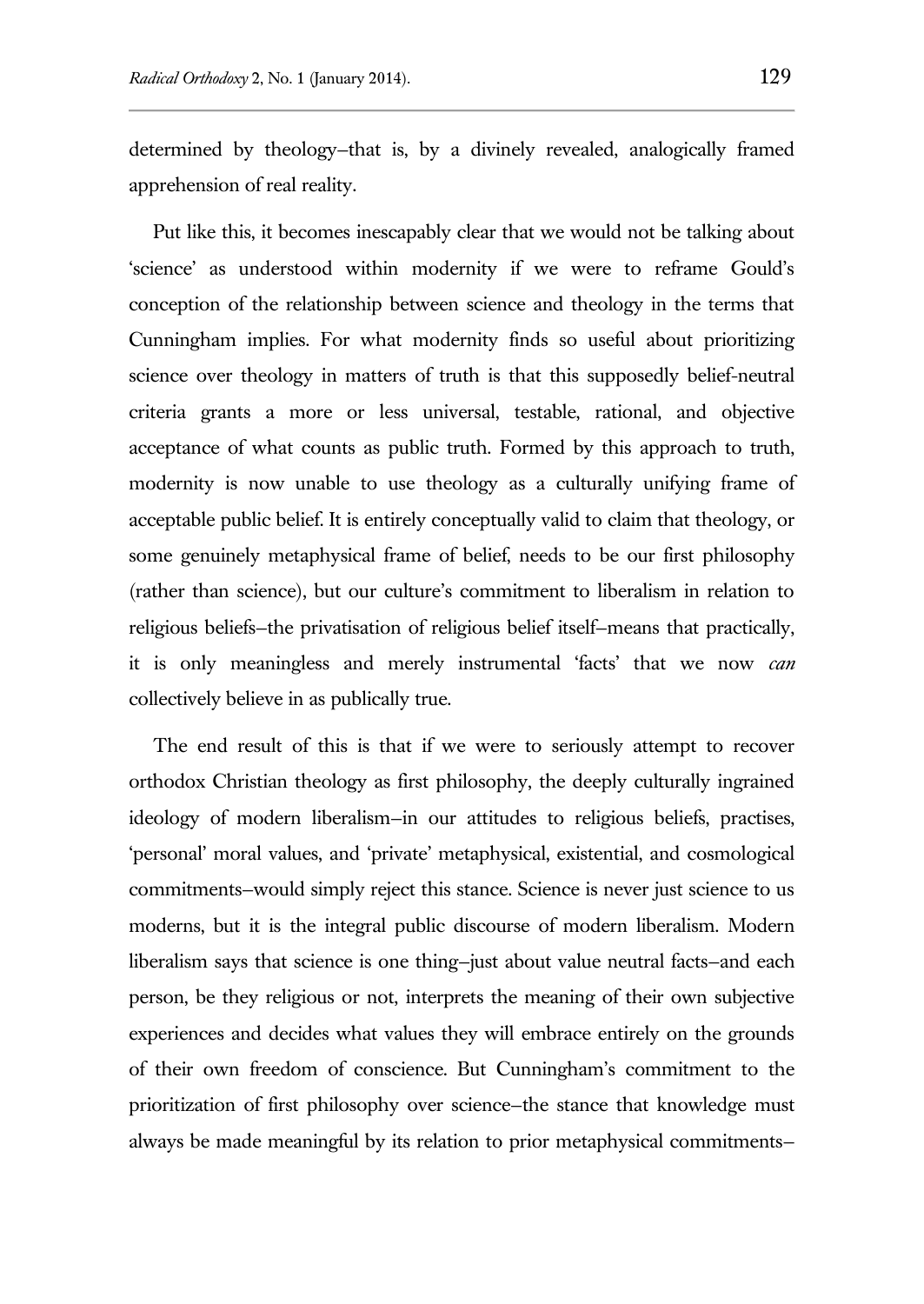cannot accept modern liberalism and can only be fundamentally rejected by modern liberalism.<sup>12</sup> Hence–socio-culturally–Cunningham's stance can only be rejected by modern science, for it is the assumed value neutral truth foundation of modern liberalism.

And there is another problem for any attempted synthetic reading of Darwinian evolution and Christian doctrine, even if one accepts the prioritization of first philosophy over science. Entirely de-temporalizing the cosmological and teleological horizons of the biblical narrative does profound damage to the biblical narrative, for that narrative is inescapably temporally constructed. History is the texture of Judeo-Christian revelation, even if history is certainly not understood in modern historiographical terms.<sup>13</sup> That is, whilst the Christocentric nature of a Christian understanding of the Hebrew scriptures (and, of course, the New Testament) is basic to the Christian faith—and Augustine and Maximus are entirely orthodox in bringing out the trans-temporal and ontologically pre-temporal significance of the incarnation, death, and resurrection of Christ—trans-/pre-temporal Christocentrism is one thing, but Cunningham overstates his case by entirely de-temporalizing biblical cosmogony and eschatology in order to make orthodox faith compatible with Darwinian natural history.<sup>14</sup>

<sup>12</sup> See William T. Cavanaugh, *Being Consumed*, Eerdmans, 2008; see Daniel M. Bell Jr., *Liberation Theology after the End of History*, Routledge, London, 2001. These texts provide us with a deep analysis of modern political and economic liberalism showing clearly the deep structural commitment our liberalism has against any public vision of transcendence, real value and qualitative reality, including an ostensible rejection of metaphysics itself. These texts also argue that modern liberalism is not freedom but rather a profound and all-encompassing bondage to the instrumental and pragmatic nihilism which governs the modern Western lifeform with an iron fist, and which disciplines and forms our desires at every turn.

<sup>&</sup>lt;sup>13</sup> For a very sensitive appreciation of the place of the distinctively Christian understanding of history within the very texture of biblical revelation see Nathan Kerr, *Christ, History and Apocalyptic*, Wipf and Stock, OR, 2009.

<sup>14</sup> Conor Cunningham, *Darwin's Pious Idea*, Eerdmans, MI, 2010, p 379. "… for theology, protology leads to eschatology. So, for example, according to the Church Fathers, Adam was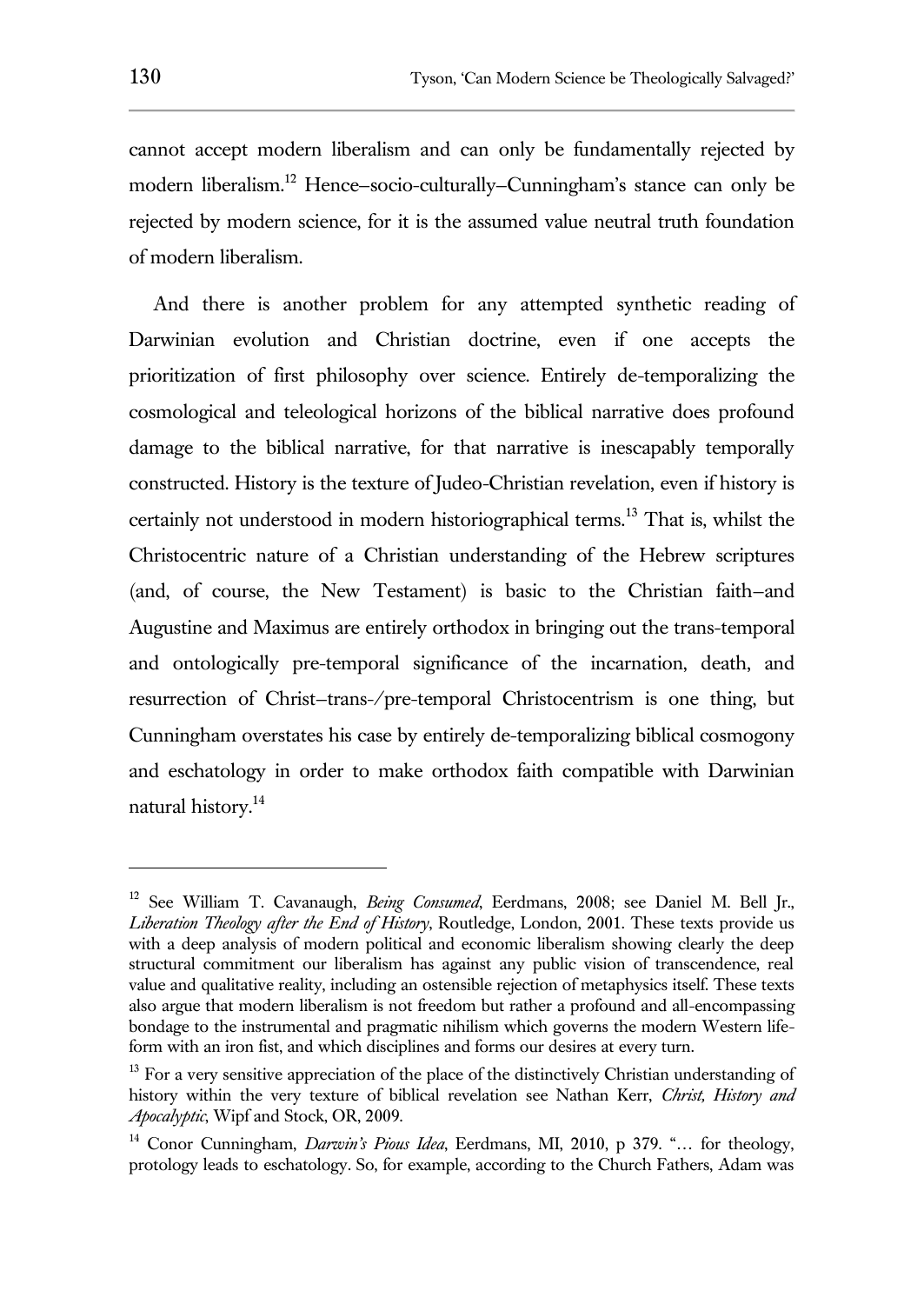The assumption of a real fall of nature, a fundamental alteration its very structure, from an Edenic state of paradise which is in some manner temporally prior to the human history of civilisations, is very strong in the church fathers. After all, the church fathers had no pressing modern naturalistic need to think that sin, death, and disease were simply and always natural.<sup>15</sup> On the patristic

Christ and Eve was Mary, while paradise is the church and the Fall signals humankind's redemption in Christ." What Cunningham is describing here is protology replacing eschatology and cosmogony, not leading to it. This stance does not fairly reflect the manner in which multiple interpretive layers co-exist in the patristic reading of scripture. Whilst scepticism about even trying to know 'what really happened' in primeval times is often put forward by patristic theologians, typically the fathers of the church *do* believe in a real fall prior to civilizational history, and this belief does situates their cosmological and soteriological outlooks (see St Basil The Great, *On The Human Condition*, SVS Press, NY, 2005, pp. 74–80). Christocentric protology undergirds and overshadows everything for the early church fathers, but it does not obliterate that which stands within it. That is, the early church fathers, as Christocentric as their interpretive lens really is, typically maintain a profound respect for what we would now call a decidedly pre-modern, pre-scientific belief in some actual historical reality underlying the cosmogenic myths in Genesis. This at the same time that they maintain profound Christocentric meaning is at the core of cosmology, and at the same time as they understand how to read myth as truer than that which can be located in terms of the merely 'factual'. On patristic hermeneutics see Henri De Lubac's magisterial work on the scriptural hermeneutics of Origen in De Lubac's *History and Spirit*, Ignatius Press, San Francisco, 2007. On patristic readings of Genesis, see Andrew Louth (ed.) *Ancient Christian Commentary on Scripture, Genesis 1 – 11*, IVP, Ill, 2001. See also Augustine, *On Genesis*, New City Press, NY, 2002. And it is also the case that there is no one patristic outlook regarding the relationship between the biblical revelation (primarily concerning the Hebrew Scriptures) and Greek philosophy and science. Christopher Kaiser brings this out well in his *Creation and the History of Science*, Marshall Pickering, London, 1991, pp 1- 52. That is, whilst some of the Fathers were very keen to situate an understanding of cosmogony in ways that aligned with Greek science, Tertullian's complex rejection of the compatibility of Christian belief and Greek knowledge is no mere absurdist fundamentalism and is well represented amongst the church fathers. Negotiating a relationship between Athens and Jerusalem involves upholding the "absurdity" and "foolishness" of Christian doctrines in the light of sophisticated Greek knowledge and philosophy, as per Tertullian, as much as it involves Origen's "plundering the treasures of Egypt". See Eric Osborn's very helpful text *Tertullian*, Cambridge University Press, 1997. Tertullian had more to do with reason than a few contextless quotes about his opposition to Athens would have us believe. Likewise, Origen had more to do with faith than his just reputation as an outstanding Greek intellect might have us assume. On Origen's opposition to Greek philosophy, see Mark Edwards, *Origen Against Plato*, Ashgate, England, 2002.

<sup>&</sup>lt;sup>15</sup> Father Thomas Hopko from St Vladimir's Seminary in New York, in full harmony with patristic teaching, puts it succinctly like this: "Death is not natural." (October 1999, St George's Orthodox Church, Brisbane, Australia. Transcript here: <http://www.orthodoxchristian.info/pages/afterdeath.htm> .) This is a statement that can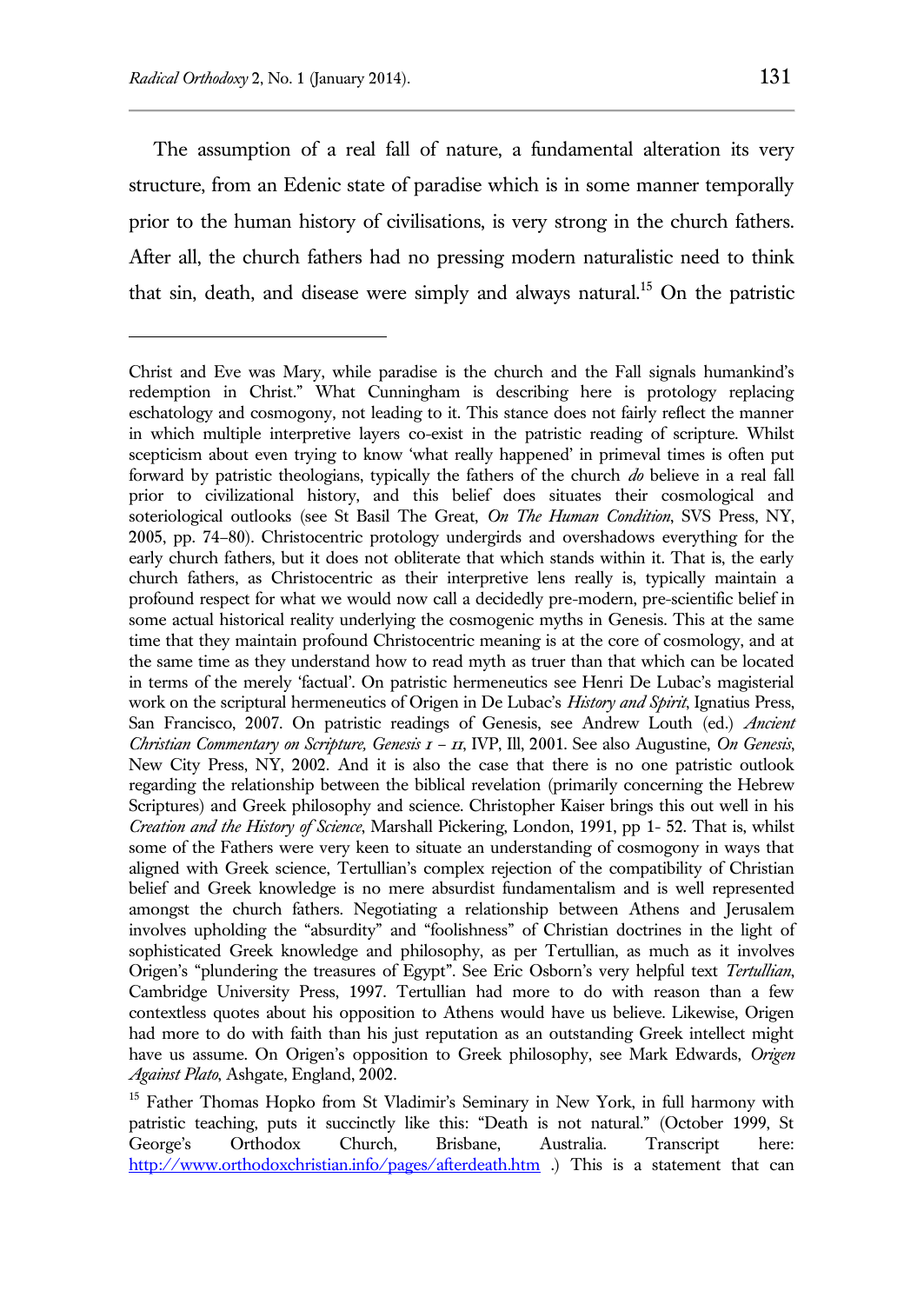outlook, the tragic features of fallen reality are inherently abnormal, even though the fallen order of nature is now characterised by them, and even though death is the means to life in the Christian faith. Classic Christological patristic readings of Genesis typically do *not* assert disbelief in a real, pre-fallen state of innocence. Further, I do not know that the historically situated salvation narrative of a Christian reading of the Hebrew scriptures can really do without a primordial entrance of sin, death, and the devil into the originally good order of nature, which the cosmic Christ comes into time to deliver us from. Certainly Christ's particular temporal coming is also a trans-temporal reality, for the Lamb of God was slain from before the foundation of the world, but the texture of history cannot be extracted from the Christian revelation, and that history has an Edenic age just as it has an eschatological age, and those alpha and omega ages are ages located within Christ, yes, but they are ages of a *different* yet real nature to the present and somehow less than fully real nature.

I rejoice in Cunningham's Christological reading of creation, fall, and redemption, yet I do not see that this should entail dispensing with the idea that there is something now radically wrong with nature which is contrary to an original harmony of creation deemed very good by God. I cannot see that Christianity can do without the belief that the whole of nature still needs radical redemption. I find I cannot dispense with the Pauline notion that the whole of creation was subjected to futility by sin and is in travail waiting for its full redemption, and the church is the sacrament and foretaste of this radical eschaton in which all of material reality is to be caught up. Yet the idea central

l

make no sense to modern scientific naturalism. Note also Gustav Aulen's classic text *Christus Victor*, Macmillan, NY, 1958. In the primary atonement vision of early church the triumph of Christ over the very real but not divinely ordained fundamental enemies of humanity – sin, death and the devil – very much in harmony with Dante's understanding of the great intervention of Christ to liberate us (and ultimately all nature) from the segue of demonic power, and equally Milton's penetrating vision of the drama of salvation history, is not some aberrant unsophisticated neo-atheistic sub-theological outlook as Cunningham seems to imply, but is simply orthodox.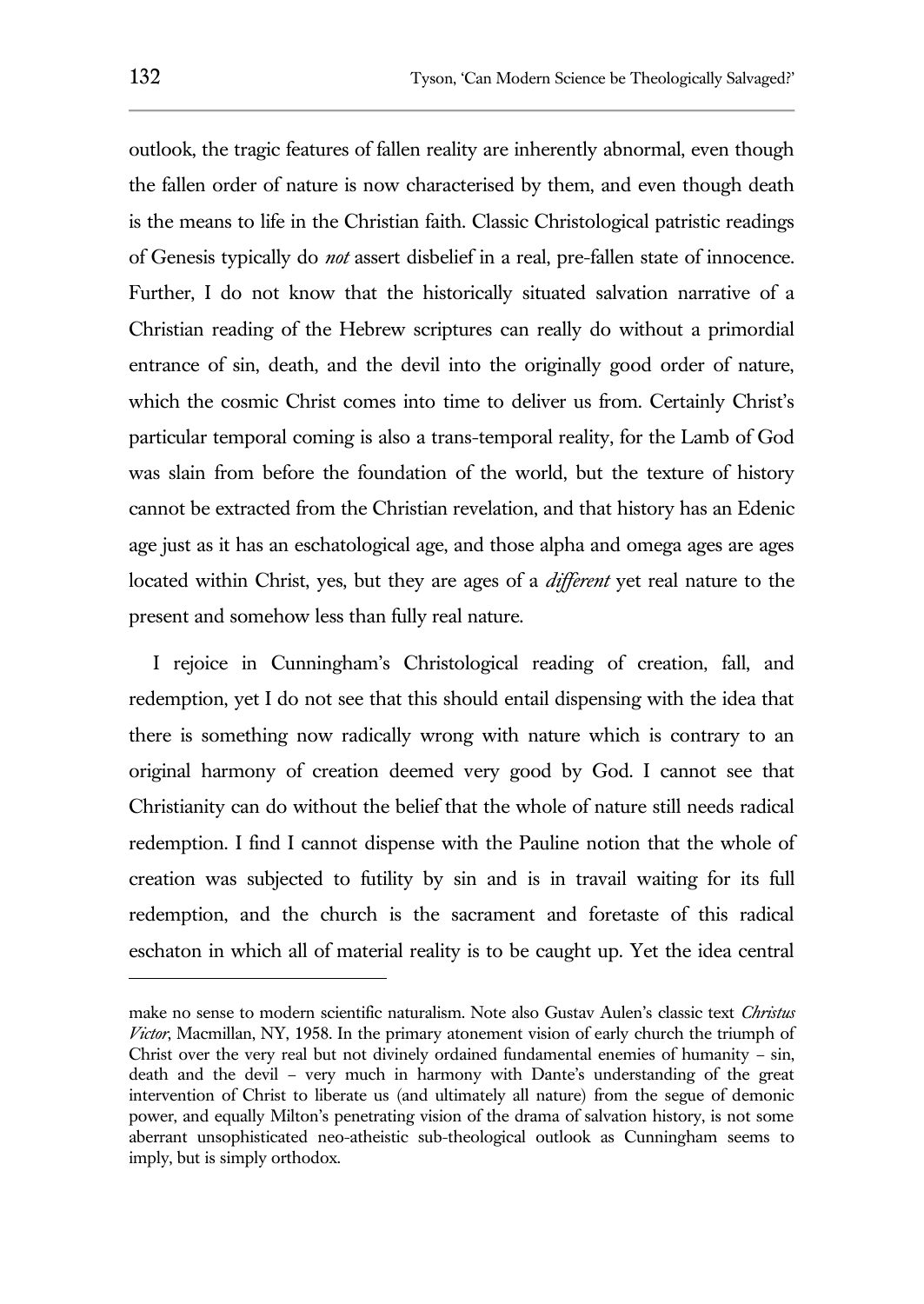to modern scientific natural history is that things have always been the way they now are, from the lifeless and meaningless beginning of time so many billions of years ago, and will always be this way until the equally lifeless and meaningless end of time, so many billions of years hence. Modern naturalism recognizes only one age, only one nature. Life is a strange and transitory visitor in such a picture of reality. Without some sort of true meaning to Eden, the radicality of goodness in creation, which persists but is marred by sin, death, scarcity, and disease, is lost, and the radical eschatological horizon of total redemptive hope for nature is also lost.

If we are to hold onto any real notion of Eden we cannot simply accept the one age, one nature view basic to modern naturalism. But any real notion of Eden cannot be understood in scientific terms; there can be no recourse to Creation Science here. For the logic of fundamentally different orders of nature which are at the alpha and the omega of the biblical narrative makes any prelapsarian order of nature as inaccessible to the knowledge categories of the present natural order as is the post-eschaton natural order. This logic of different natural orders is, for all intents and purposes, the same as the logic of alternative universes.<sup>16</sup> Hence myth and irreducibly symbolic imagery are the only revealed

<sup>&</sup>lt;sup>16</sup> Perhaps there is an entirely magical solution to the dissonance between what modern natural science reveals to us and what the Edenic mythos reveals to us. Perhaps there really are multiple universes, as speculative physics is prepared to contemplate. Imaginatively, this is a very satisfying speculation. C.S. Lewis plays with this idea of multiple universes, and of the transposition not simply out of one age into another, but out of one entire nature into another. And this imaginative stance seems to be consistent with the non-returnable expulsion from Eden and with the notion of a new heaven and a new earth in the apocalypse. In the *Last Battle*, Lewis locates entirely separate natures within the one primary order of true reality – Aslan's country – and relativises vast tracts of time in giving them over to the awakened powers of natural gods in the times outside of the central creative purposes of God. It is clear that the Inklings take these sort of imaginative speculations very seriously, and whilst they cannot possibly be scientific in nature, they may well be truer than what science within our nature could tell us, if the intuition behind this speculation is well placed. All Charles William's novels, take *Many Dimensions* and *Place of the Lion* for example, play with the notion that different orders of reality, entirely different natures which are 'normally'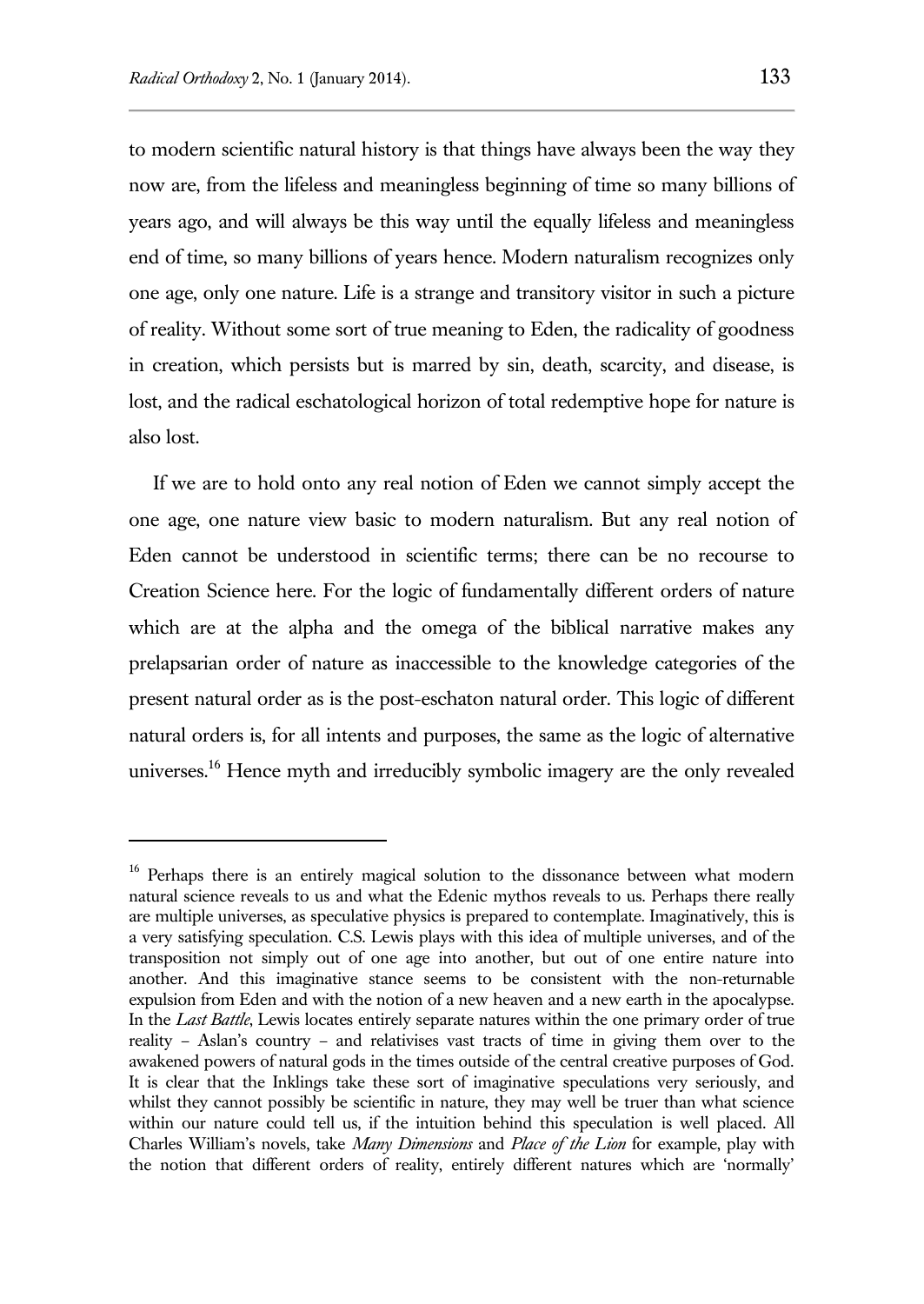access we have to both of those ages (or different universes). So it cannot be avoided that any commitment to Eden and to different natural orders is going to be a stumbling block to the one age/nature assumption of natural history, which is simply presupposed by modern science. Equally, any reduction of Christian doctrine in order to fit a one age/nature understanding of natural history is going to render the cosmogenic, cosmological, and teleological tropes of Christian belief's sacred narrative as having no actually true redemptive meaning for us who seek to inhabit this poignantly beautiful veil of tears in hope.

Johann Hamann makes a powerful case for the wisdom of God's folly and the indispensible nature of the prescientific, pre-Enlightenment tissue of biblical revelation, which will certainly not fit the prejudices and respectable wisdom of our times.<sup>17</sup> Against Kant, and against all attempts to redefine revelation so as to make it amenable to what our learned sages call valid phenomenological knowledge, I am inclined to go with Hamann and stick with what Paul calls the folly of God, as given to us in the very non-modern terms of the scriptures.

For in the final analysis, there is a profound imaginative dissonance between a reality outlook embedded in a three age canonical narrative of salvation history and modern naturalism, particularly in relation to cosmogony. And whilst Cunningham's amazing and very important text has many wonderful assets, I do not think it does justice to this profound imaginative dissonance.

The prehistoric, imaginative landscape depicted in Walt Disney's *Fantasia*, as set to Stravinsky's *Rite of Spring*, is profoundly dissonant in relation to, say, the

discontinuous with one another, actually overlay one another and are in fact interactive at a level beyond the functional warrants of each order taken on its own terms.

<sup>&</sup>lt;sup>17</sup> See John Betz, *After Enlightenment*, Wiley-Blackwell, Oxford, 2009, for a very fine book on Hamann and his approach to scripture and Enlightenment conceptions of reason. Ronald Smiths' beautiful introduction and anthology of Hamann extracts, particularly his section on biblical reflections which spends considerable time in Genesis  $1 - 4$ , is a good door into Hamann's work in this area too. See Ronald G Smith, *J.G. Hamann 1730 – 1788*, Harper, NY, 1960, pp 117 – 138.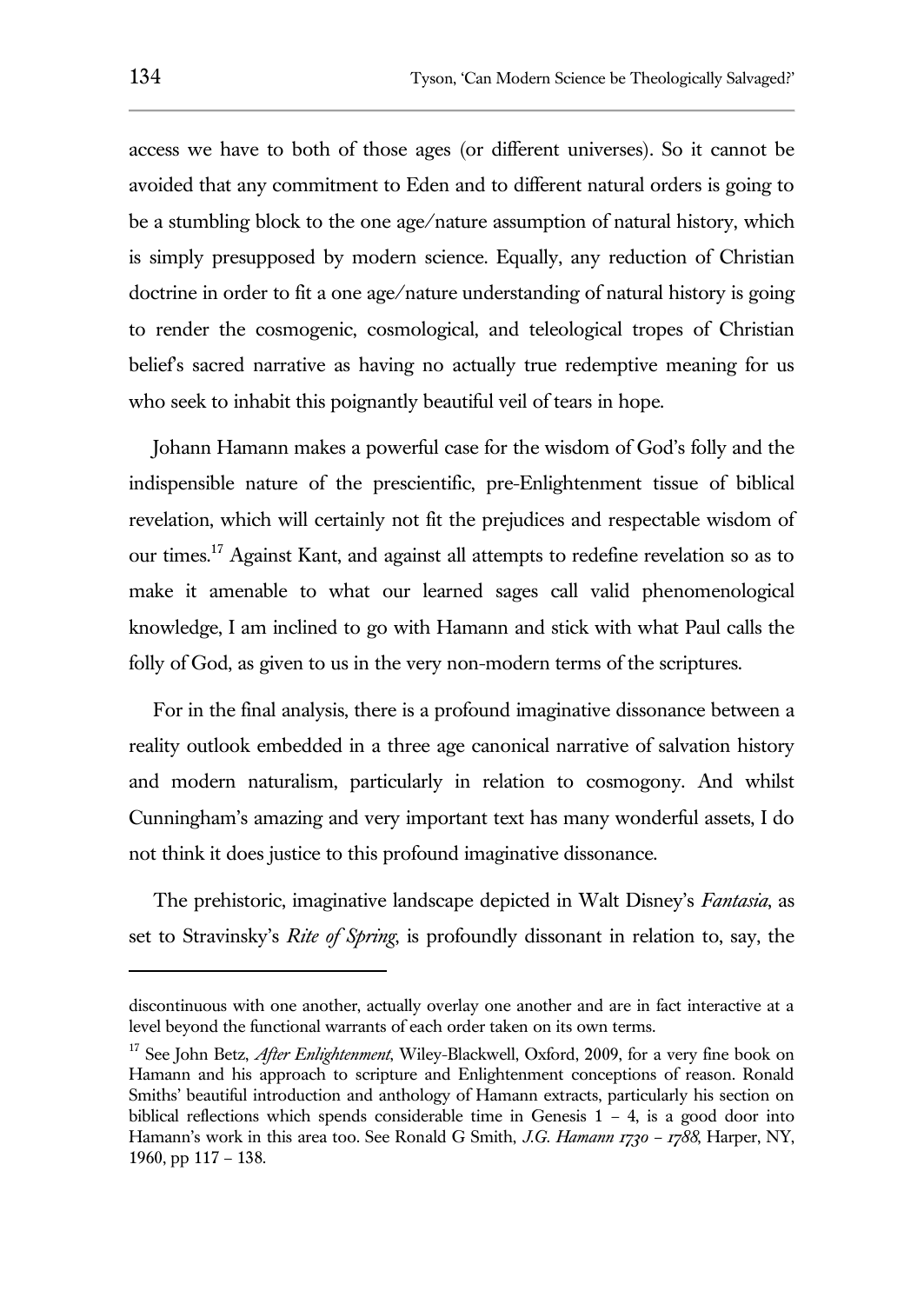creation of Narnia as depicted in C. S. Lewis' *The Magician's Nephew*. This imaginative dissonance is situated within competing primary mytho-poetic visions of reality.

The *Origin of Species* is clearly the raw material out of which the imaginative primal, mytho-poetic narrative of *Fantasia* is fashioned. But the *Origin of Species* does not arise from nowhere. The cultural landscape in which Darwin's 19<sup>th</sup> century agnostic naturalism is embedded is the amoral political realism, competitive free market thinking, and imperial notions of power and progress of his era. This contextual texture is by no means absent from Darwin's work. Indeed, the assumed brutal 'realism' of Darwin's milieu throws any Christian piety that his idea might entail into serious jeopardy.<sup>18</sup> There is a competitive and survivalistic outlook on the structure of natural reality in the *Origin of Species* which is profoundly non-Christian. I find Marduk's ancient cosmogony of primal violence to be very at home in *The Origin of Species*, whereas Augustine's mythos of originary harmony is, at best, a kind of invisible hand guiding the processes of violence and survival towards the apparently valuable ascent of man. In contrast, the original harmony of the Garden of Eden is clearly the primary myth behind the imaginative depictions of *The Magician's Nephew*, the *Voyage to Venus*, and the medieval outlook on reality which C.S. Lewis so loved and respected.

Now I take it as given that there is no meaning and no thinking without primary myths. As such, I would place them amongst what Aristotle calls "the primitives," so there is no point in trying to derive or refute them from secondary things, such as science. But any science—any knowledge of nature—will view and

<sup>&</sup>lt;sup>18</sup> And, of course, Darwin's theory is not unconnected with Social Darwinism, eugenics and some horrifying racial extermination programs in the  $20<sup>th</sup>$  century. Moltmann, with his profound sensitivity to the legacy of Hitler is not afraid to remind us that the underlying political and bio-medical logic of Social Darwinism is still deeply a part of the modern outlook on reality. See Jürgen Moltmann, *Sun of Righteousness Arise!*, Fortress Press, Minneapolis, 2010, pp. 209 – 223.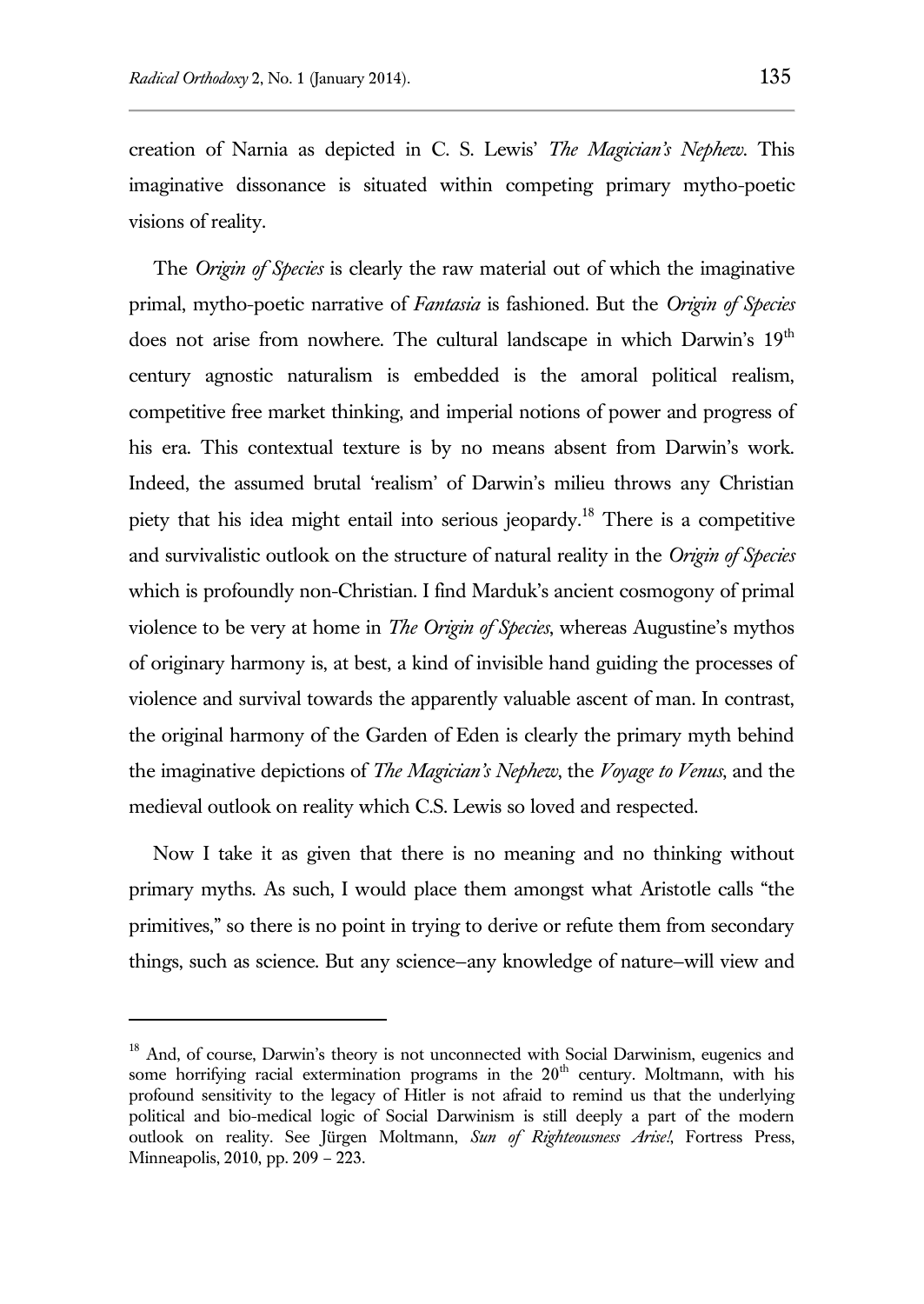understand reality through the lens of one primary myth or another, or it may view reality incoherently through a range of incompatible primary myth lenses.

Secular modernity after Darwin feels a deep mythic empathy with one age 'primitivism,' a cosmology of naturalistic, violent contest and the primary governing principles of Death, Sex and Power. Look at Picasso, Freud, Stravinsky, look at Facebook. Darwin plays no small role in the broad intellectual acceptance of this mythology. On that front, Dennett is right. Although Cunningham has fashioned a sophisticated means whereby orthodox Christology can be understood as compatible with the contemporary life sciences and their evolutionary underpinnings, my question is whether, in mytho-poetic and cosmogenic terms, it is really possible to forge an alliance between such totally incompatible views of reality.

In the 1880s John Henry Newman noted that it was becoming increasingly hard to communicate with people whose cultural imaginations were then largely unschooled by Christian faith, and whose way of life was increasingly opposed to the imaginative landscape in which the Christian faith is set.<sup>19</sup> Newman was no opponent of Darwin, so this comment is best understood as a reflection on the late  $19<sup>th</sup>$  century in general. But his comment was undoubtedly correct. The imaginative landscapes of cosmogonies are very culturally powerful, and we

l

 $19$  John Henry Newman: "It is not reason that is against us, but imagination... The ways in which we 'see' the world, its story and its destiny; the ways in which we 'see' what human beings are, and what they're for, and how they are related to each other and the world around them; these things are shaped and structured by the stories that we tell, the cities we inhabit, the buildings in which we live, and work, and play; by how we handle – through drama, art and song – the things that give us pain and bring us joy. What does the world look like? What do we look like? What does God look like? It is not easy to think Christian thoughts in a culture whose imagination, whose ways of 'seeing' the world and everything there is to see, are increasingly unschooled by Christianity and, to a considerable and deepening extent, quite hostile to it." From The Letters and Diaries of John Henry Newman. Vol. XXX: A Cardinal's Apostolate, Oct., 1881 to Dec., 1884, p. 159. As quoted and cited on Peter Orchard's blog at this address: [http://www.besideourselves.com/2011/04/after](http://www.besideourselves.com/2011/04/after-discussing-mythological-method-i.html)[discussing-mythological-method-i.html](http://www.besideourselves.com/2011/04/after-discussing-mythological-method-i.html)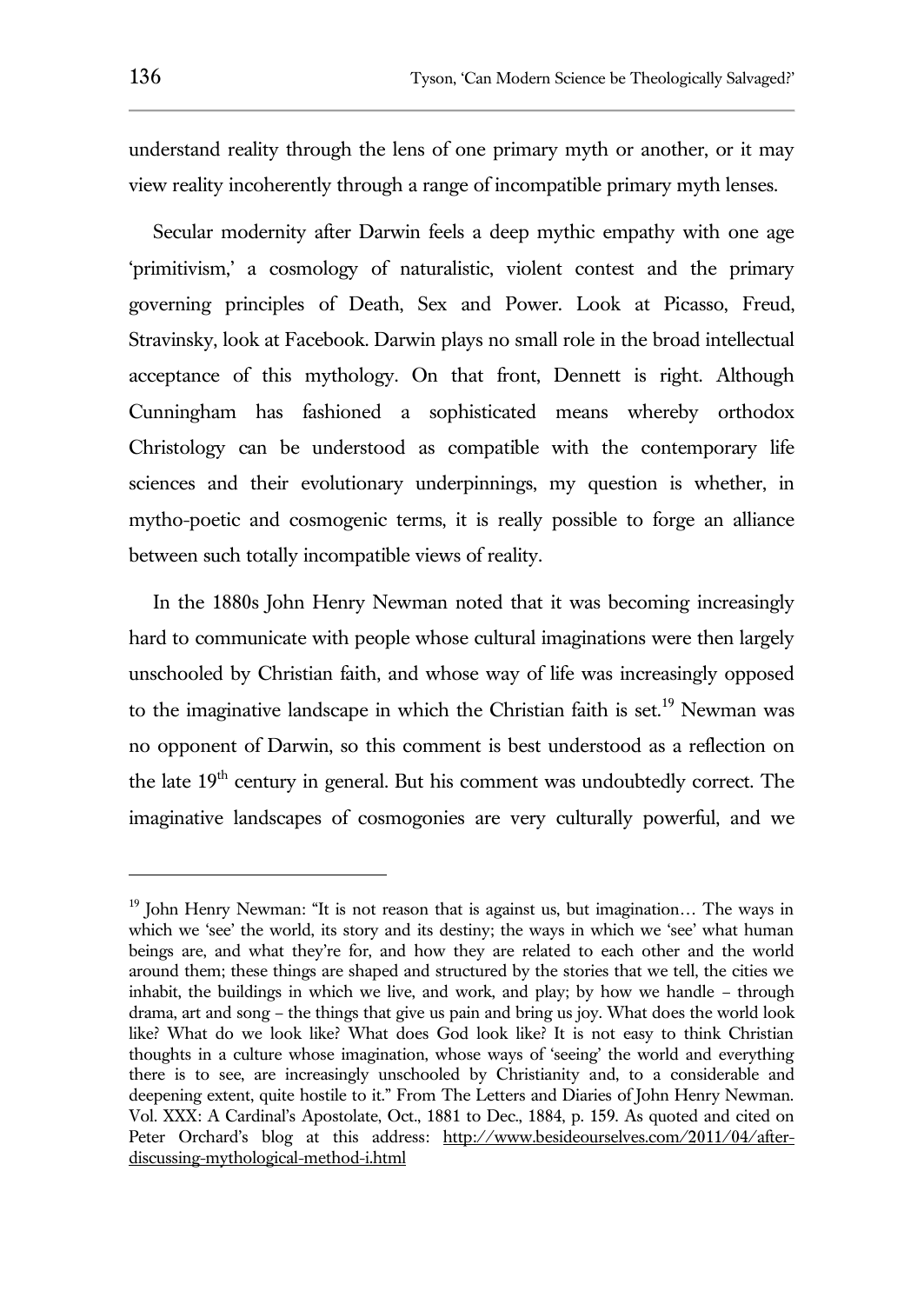should think very carefully before we concede truth to the assumptions of a modern, naturalistic cosmogeny.

Rowan Williams, in a recent series of lectures on Narnia, understands Lewis' enterprise as the attempt to recover the freshness and vitality of Christian doctrine in a post-Christian culture via the use of imagination.<sup>20</sup> Reopening the richness of the underlying mythos of Christian doctrine via the tools appropriate to that task—imagination and narrative—can awaken us to the truth about what it means to be human, where life comes from, and what life is all about, in a manner more primary than science. If we can but grasp the deep truth in Aslan singing the magical world of Narnia into being in a wonder of love, if we can but grasp the harmonic plurality, the joyous anarchic freedom, the endless variation in creativity of the originary splendour undergirding creation, then we will understand reality in a way compatible with the underlying mythos of the Christian faith. Whatever Eden was, it cannot be *less* than the myth we have. Jacques Ellul, too—no fundamentalist by any measure—sees that in all our modern scientific sophistication, we cannot better the Genesis myth, and we do it a terrible injustice if we seek to interpret it in a manner compatible with modern science.<sup>21</sup>

Cunningham's text does indeed expose pseudoscience as facile and its interpretation of the meaning of modern science as highly problematic. Cunningham does indeed offer a very sophisticated way of making orthodox Christology prior to science and finding bridges between the knowledge of the

<sup>&</sup>lt;sup>20</sup> Podcasts of these lectures can be accessed at Ben Myer's blog, at this address: http://faiththeology.blogspot.com/2011/04/rowan-williams-three-lectures-on-narnia.html

<sup>21</sup> See the chapters 8 ("Technique and the opening chapters of Genesis") and 9 ("The relationship between Man and Creation in the Bible") by Jacques Ellul in C. Mitcham & J. Grote (eds.) *Theology and Technology*, University of America Press, 1984. These remarkable treatments of paradise and fall fully recognize the difficulty faced by the modern scientific consciousness in relation to the biblical texts, and yet Ellul draws deep truths from the text by taking it seriously without resolving the problem of the modern scientific gaze.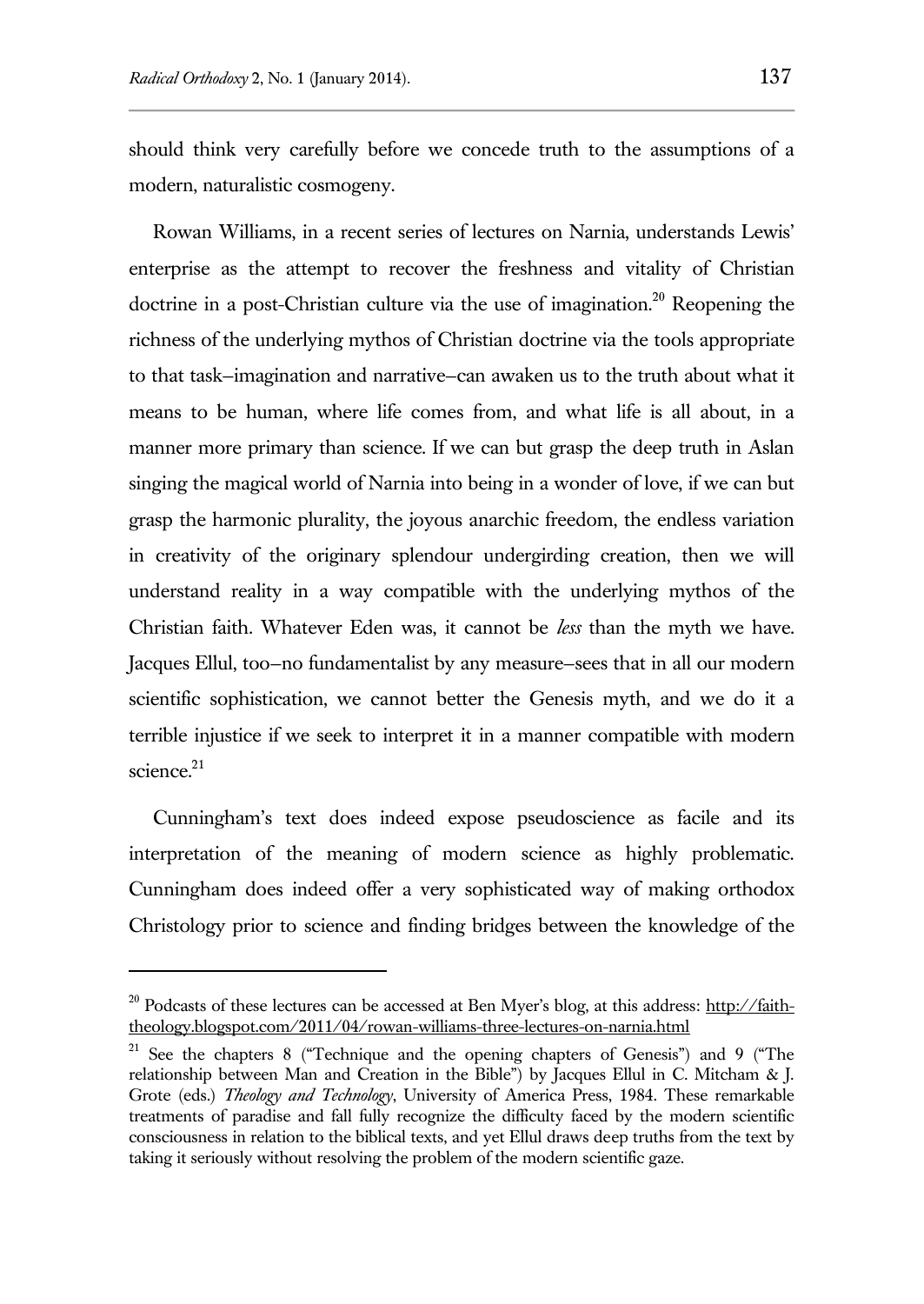modern life sciences and orthodox Christology. Cunningham's theology acts as a much needed universal alkaline to the universal acid of Dennett's pseudoscience. In the end, however, I am not persuaded that modern science—as beholden to the cosmological and teleological assumptions of Darwinian naturalism—*can* be incorporated into a Christian metaphysical framework. I suspect that modern science is too deeply embedded in a 'one age' imaginative mythos of originary contest and nihilistic materialism to contain insights compatible with the truths of Christianity. Sociologically, modern science's cosmogenic speculations, cosmological assumptions, and teleological nihilism, are foundational to modern liberalism and modern secular reason. For these reasons I do not think modern science, as inextricably enmeshed with modernity as it is, can be accepted if one believes that Christ is the alpha and the omega of all that is, and if one is to think about nature and reality in the light of divine knowledge which is given (and hence nothing we own, possess, or stand over) to us by the grace of God.

Faith has a different stance than does anthropocentric, autonomous knowledge, a different relation to what is unknown, what will always remain beyond the mastery of human knowledge, than does 'science.<sup>22</sup> And the knowledge of love and trust in the service of faith is of a fundamentally different ken than knowledge as an objective power over nature and as an assertion of independence from God. A Christian understanding of knowledge and nature is thus going to be different to a modern naturalistic secular understanding of knowledge and nature. Thus, in relation to science and theology, I think we would be wise, after John Milbank's fashion, not to surrender anything in our faith—certainly not our cosmogony and eschatology—to the gaze of methodological atheism.<sup>23</sup> If that means standing at a distance from the

<sup>22</sup> See Wendell Berry's very important text *Life is a Miracle*, Counterpoint, CA, 2001 on science's inability to deal with what we do not know and never will know.

<sup>&</sup>lt;sup>23</sup> See John Milbank, *Theology and Social Theory*, 2<sup>nd</sup> ed., Blackwell, Oxford, 2006.